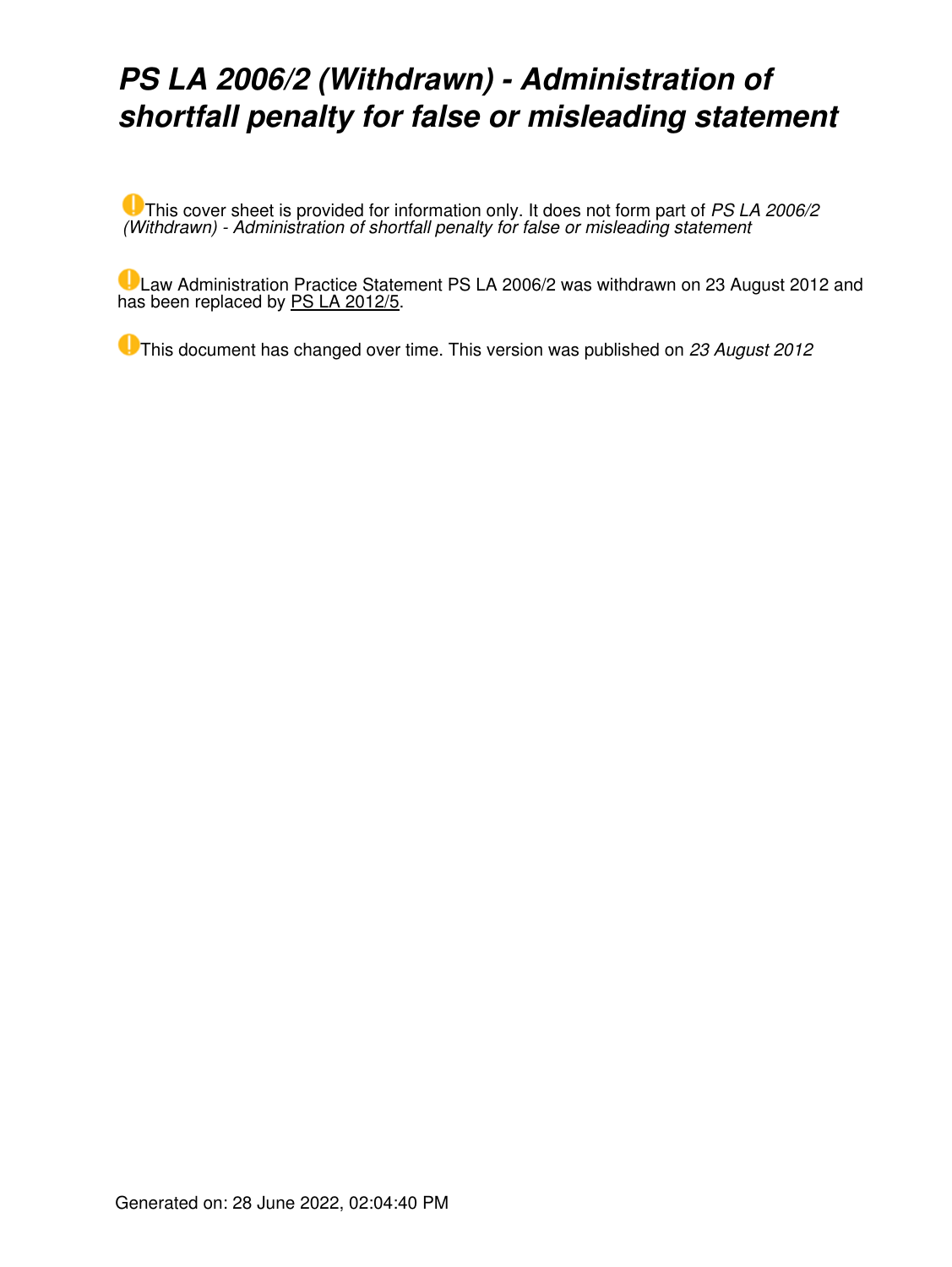

## **Practice Statement Law Administration**

# **PS LA 2006/2**

Law Administration Practice Statement PS LA 2006/2 was withdrawn on 23 August 2012 and has been replaced by [PS LA 2012/5.](http://law.ato.gov.au/view.htm?DocID=PSR/PS20125/NAT/ATO/00001)

#### **FOI status: may be released**

*This practice statement is issued under the authority of the Commissioner of Taxation and must be read in conjunction with Law Administration Practice Statement PS LA 1998/1. It must be followed by tax officers unless doing so creates unintended consequences or where it is considered incorrect. Where this occurs, tax officers must follow their business line's escalation process.* 

## **SUBJECT: Administration of shortfall penalty for false or misleading statement PURPOSE: To explain:**  • **how a statement may be false or misleading and result in a shortfall for the purposes of the uniform penalty provisions,**  • **how the Commissioner assesses the shortfall penalty, and**  • **when the assessed penalty may be remitted.**

| <b>TABLE OF CONTENTS</b>                                                                | Paragraph |
|-----------------------------------------------------------------------------------------|-----------|
| <b>STATEMENT</b>                                                                        | 1         |
| <b>EXPLANATION</b>                                                                      | 10        |
| Outline of Division 284 and the shortfall penalty for false or<br>misleading statements | 10        |
| How the penalty for false or misleading statements is administered                      | 18        |
| Step 1: Is a penalty for a false or misleading statement imposed by law?                | 24        |
| Has a statement been made?                                                              | 25        |
| Is the statement false or misleading in a material particular?                          | 31        |
| Has the statement resulted in a shortfall amount?                                       | 35        |
| What is a shortfall amount?                                                             | 36        |
| How is a shortfall amount calculated?                                                   | 40        |
| Has the entity exercised reasonable care?                                               | 46        |
| Reporting tax obligations                                                               | 64        |
| Using an agent                                                                          | 75        |
| Has the entity relied on advice or a statement from the Commissioner?                   | 79        |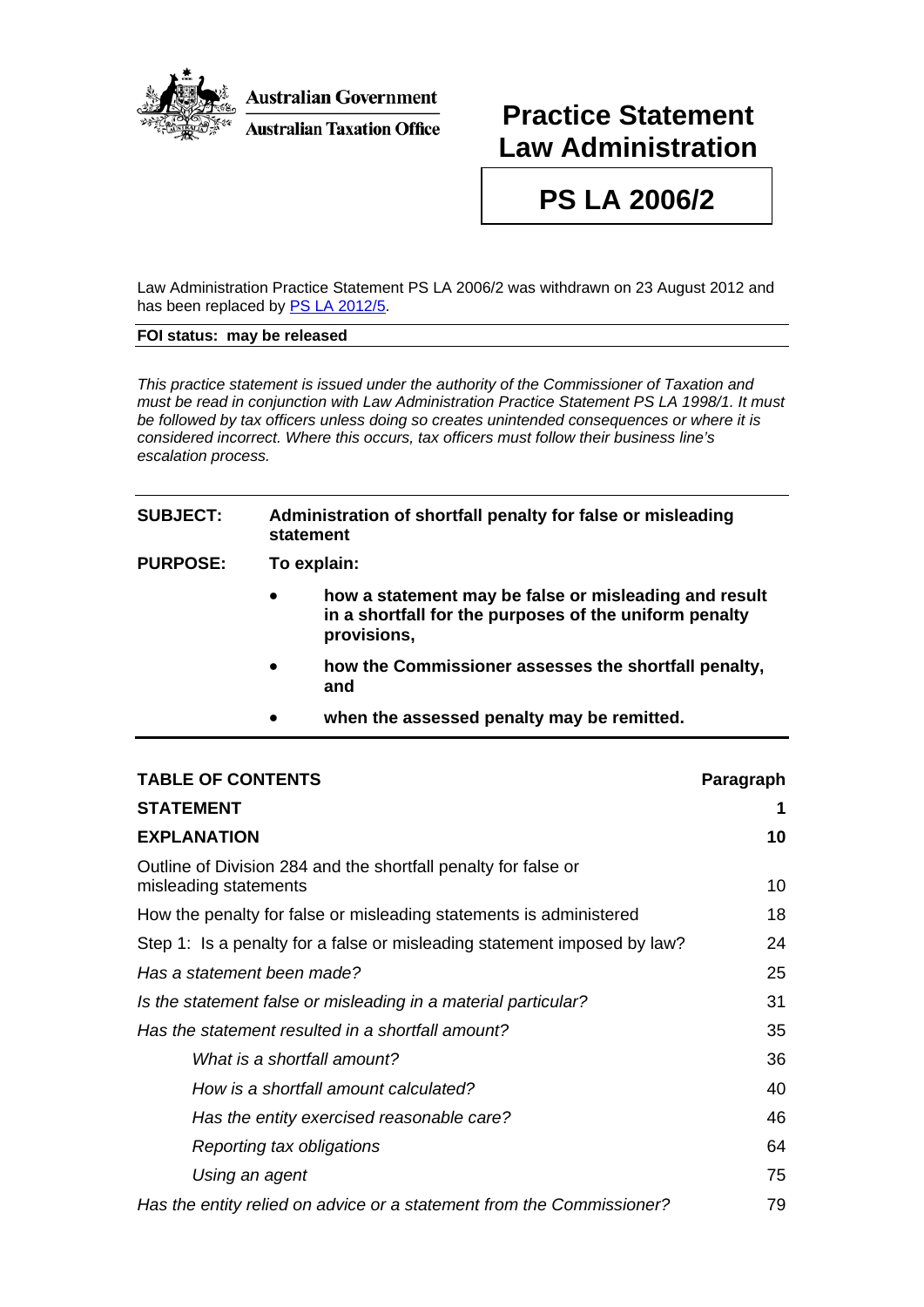| Does the entity's treatment agree with a general administrative practice?                                                              | 81  |
|----------------------------------------------------------------------------------------------------------------------------------------|-----|
| Who is liable for the penalty?                                                                                                         | 83  |
| Partnerships (other than corporate limited partnerships)                                                                               | 85  |
| <b>Trusts</b>                                                                                                                          | 88  |
| Step 2: Assess the amount of the penalty                                                                                               | 95  |
| <b>Base penalty amount</b>                                                                                                             | 97  |
| Failure to take reasonable care                                                                                                        | 98  |
| Recklessness                                                                                                                           | 102 |
| Intentional disregard of a taxation law                                                                                                | 108 |
| Increase or reduction of the base penalty amount                                                                                       | 112 |
| Increase in base penalty amount                                                                                                        | 113 |
| Reduction in base penalty amount                                                                                                       | 118 |
| Unprompted voluntary disclosure                                                                                                        | 120 |
| Prompted voluntary disclosure                                                                                                          | 125 |
| Commissioner's discretion regarding prompted voluntary disclosure                                                                      | 126 |
| What if more than one base penalty amount applies?                                                                                     | 131 |
| Step 3: Should the subsection 284-75(1) penalty be remitted in full or in part?                                                        | 136 |
| What factors are considered when deciding whether or not to remit<br>the penalty at the time it is assessed?                           | 138 |
| The entity's particular circumstances and compliance history                                                                           | 138 |
| <b>Timing adjustments</b>                                                                                                              | 143 |
| <b>Correcting GST mistakes</b>                                                                                                         | 146 |
| Unprompted voluntary disclosure                                                                                                        | 148 |
| An amount disclosed or a deduction or credit claimed in another<br>entity's return or activity statement in the same accounting period | 151 |
| The application of the special rules in respect of trustees may<br>impose an overly burdensome penalty                                 | 155 |
| Treating entities in the same circumstances consistently                                                                               | 156 |
| Unjust result                                                                                                                          | 157 |
| Step 4: Notify the entity of the liability to pay the penalty                                                                          | 159 |

## **STATEMENT**

- 1. All legislative references in this practice statement are to Schedule 1 to the *Taxation Administration Act 1953* (TAA) unless otherwise specified.
- 2. The administrative penalty regime in Part 4-25 of Schedule 1 to the TAA imposes uniform penalties for certain acts or omissions which relate to matters arising under taxation laws.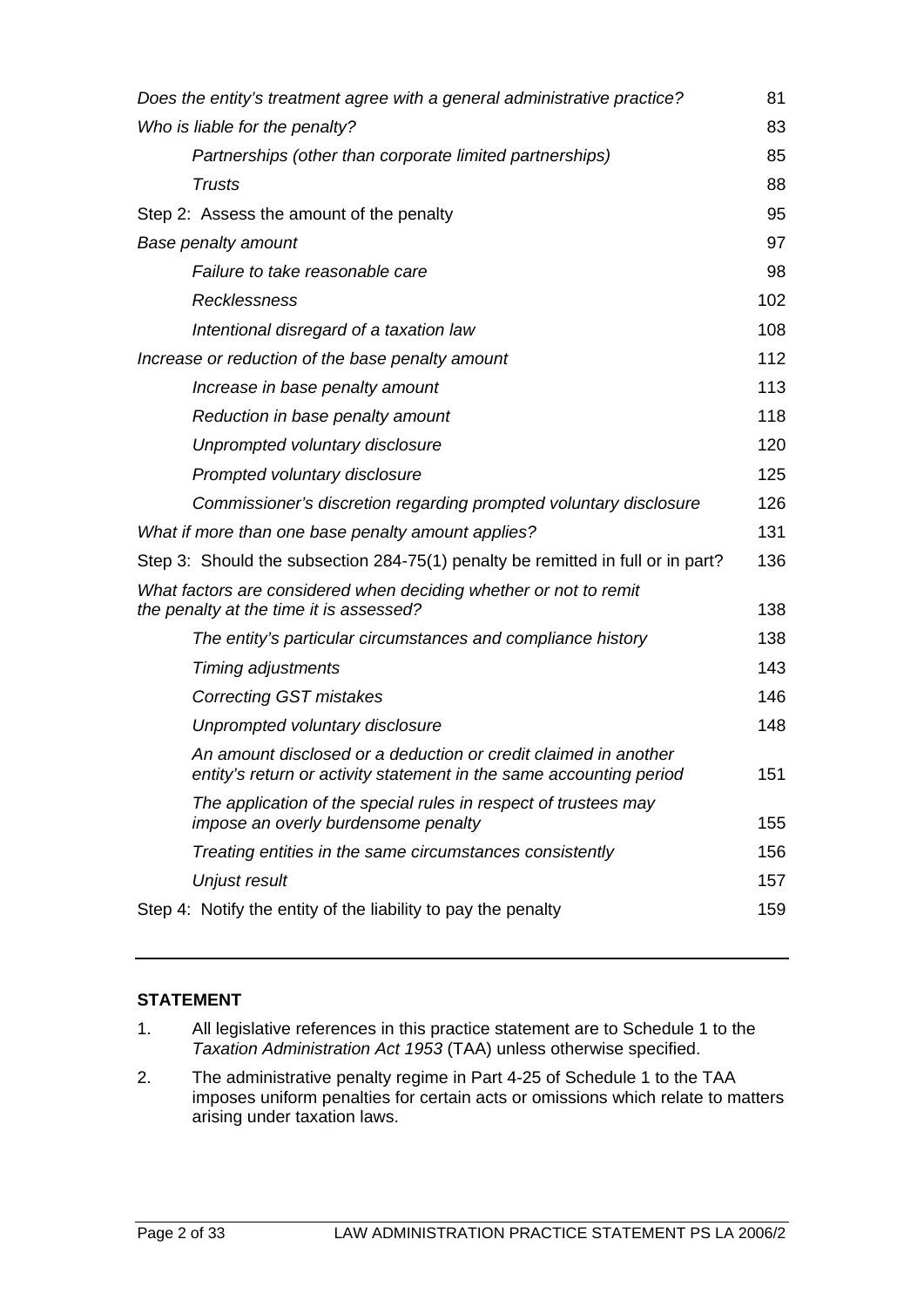- 3. The penalty regime consists of three distinct components:
	- penalties relating to statements and schemes
	- penalties for failing to lodge returns and other documents on time, and
	- penalties for failing to meet other tax obligations.
- 4. Subdivision 284-B imposes penalties relating to statements. These penalties do not apply in relation to any Excise Act (as defined in subsection 4(1) of the *Excise Act 1901*) because of the exception in subsection 2(2) of the TAA.
- 5. This practice statement explains how the Commissioner administers the administrative penalty on shortfall amounts (shortfall penalty) imposed under subsection 284-75(1) for statements which are false or misleading in a material particular. It provides guidance on:
	- when a statement will give rise to liability to the administrative penalty
	- how penalty amounts are assessed, and
	- when remission of the penalty under section 298-20 is warranted.
- 6. This practice statement applies to statements in so far as they relate to:
	- income tax matters for the 2001 and later income years
	- fringe benefits tax matters for the year commencing 1 April 2001 and later years,
	- minerals resource rent tax (MRRT) matters for the year commencing 1 July 2012 and later years, and
	- matters relating to other taxes for the year commencing 1 July 2000 and later years.
- 7. However, the parts of this practice statement which explain the remission of penalty only apply to statements made on or after 1 April 2004 in so far as they relate to the above periods. This practice statement replaces Law Administration Practice Statement PS LA 2004/5 which will no longer apply to statements made on or after 1 April 2004. Law Administration Practice Statements PS LA 2000/9 and PS LA 2002/8 continue to apply to statements made before 1 April 2004.
- 8. This practice statement does not deal with the administration of other types of penalties imposed under Division 284. Nor does it deal with the imposition or remission of the general interest charge (GIC) which is independent of the administrative shortfall penalty for a false or misleading statement. The Australian Taxation Office (ATO) policy on the remission of GIC is set out in the *ATO Receivables Policy*.
- 9. An outline of the contents of this practice statement is as follows:

| <b>Topic</b>                                                                            | <b>Paragraphs</b> |
|-----------------------------------------------------------------------------------------|-------------------|
| Outline of Division 284 and the shortfall penalty for false or<br>misleading statements | $10 - 17$         |
| How the penalty for false or misleading statements is<br>administered                   | $18 - 23$         |
| Step 1: Is a penalty for a false or misleading statement<br>imposed by law?             | $24 - 94$         |
| Has a statement been made?                                                              | $25 - 30$         |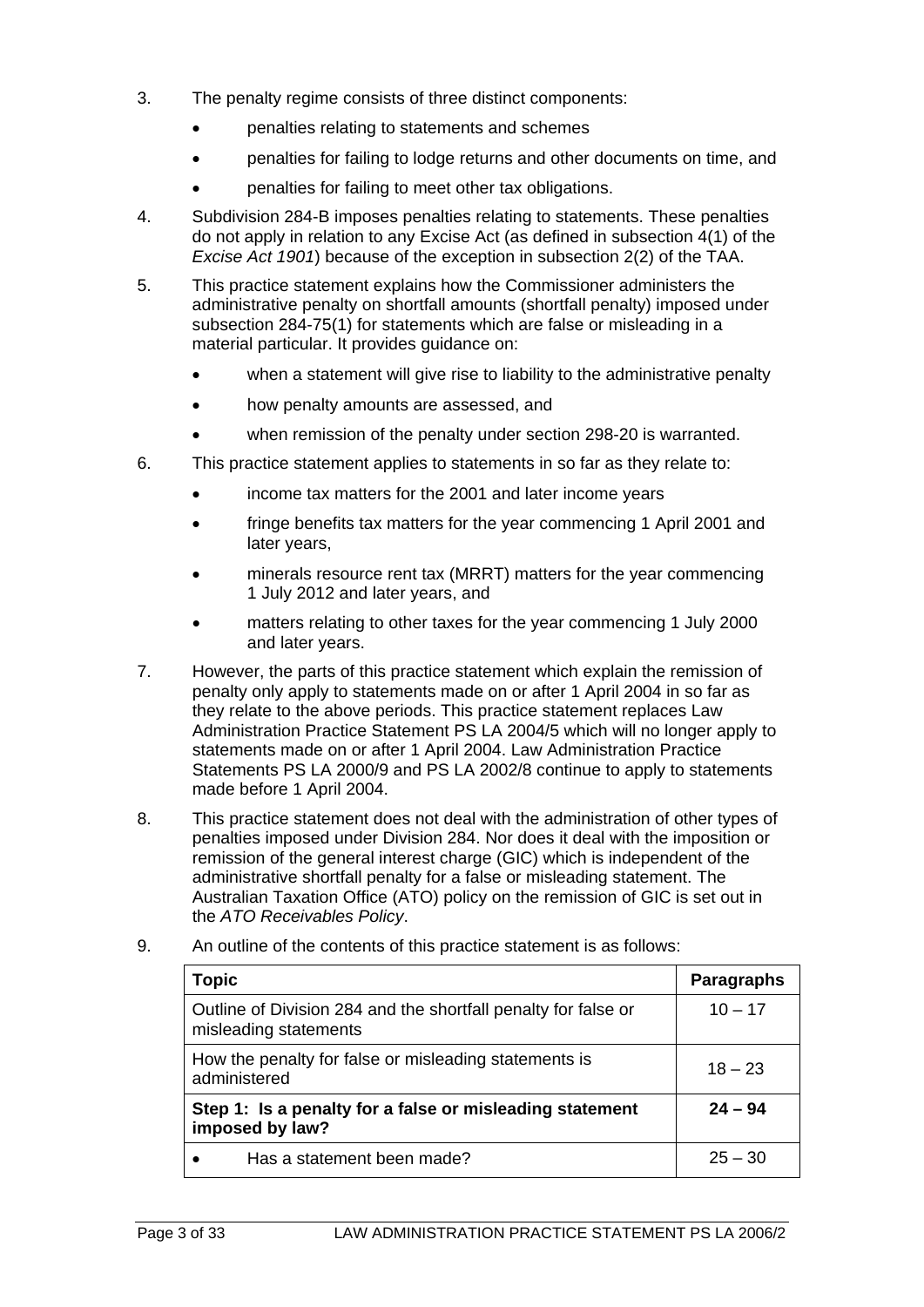| Is the statement false or misleading in a material<br>particular?                                                                         | $31 - 34$   |
|-------------------------------------------------------------------------------------------------------------------------------------------|-------------|
| Has the statement resulted in a shortfall amount?                                                                                         | $35 - 45$   |
| What is a shortfall amount?                                                                                                               |             |
| How is a shortfall amount calculated?                                                                                                     |             |
| Has the entity exercised reasonable care?                                                                                                 | $46 - 78$   |
| Reporting tax obligations                                                                                                                 |             |
| Using an agent                                                                                                                            |             |
| Has the entity relied on advice or a statement from the<br>Commissioner?                                                                  | $79 - 80$   |
| Does the entity's treatment agree with a general<br>administrative practice?                                                              | $81 - 82$   |
| Who is liable for the penalty?                                                                                                            | $83 - 94$   |
| Partnerships (other than corporate limited<br>partnerships)                                                                               |             |
| <b>Trusts</b>                                                                                                                             |             |
| Step 2: Assess the amount of the penalty                                                                                                  | $95 - 135$  |
| Base penalty amount                                                                                                                       | $97 - 111$  |
| Failure to take reasonable care                                                                                                           |             |
| <b>Recklessness</b>                                                                                                                       |             |
| Intentional disregard of a taxation law                                                                                                   |             |
| Increase or reduction of the base penalty amount                                                                                          | $112 - 130$ |
| Increase in base penalty amount                                                                                                           |             |
| Reduction in base penalty amount                                                                                                          |             |
| Unprompted voluntary disclosure                                                                                                           |             |
| Prompted voluntary disclosure                                                                                                             |             |
| Commissioner's discretion regarding<br>prompted voluntary disclosure                                                                      |             |
| What if more than one base penalty amount applies?                                                                                        | $131 - 135$ |
| Step 3: Should the subsection 284-75(1) penalty be<br>remitted in full or in part?                                                        | $136 - 158$ |
| What factors are considered when deciding whether or<br>not to remit the penalty at the time it is assessed                               | $138 - 158$ |
| The entity's particular circumstances and<br>compliance history                                                                           |             |
| Timing adjustments                                                                                                                        |             |
| <b>Correcting GST mistakes</b>                                                                                                            |             |
| Unprompted voluntary disclosure                                                                                                           |             |
| An amount disclosed or a deduction or credit<br>claimed in another entity's return or activity<br>statement in the same accounting period |             |
| The application of the special rules in respect of<br>trustees may impose an overly burdensome<br>penalty                                 |             |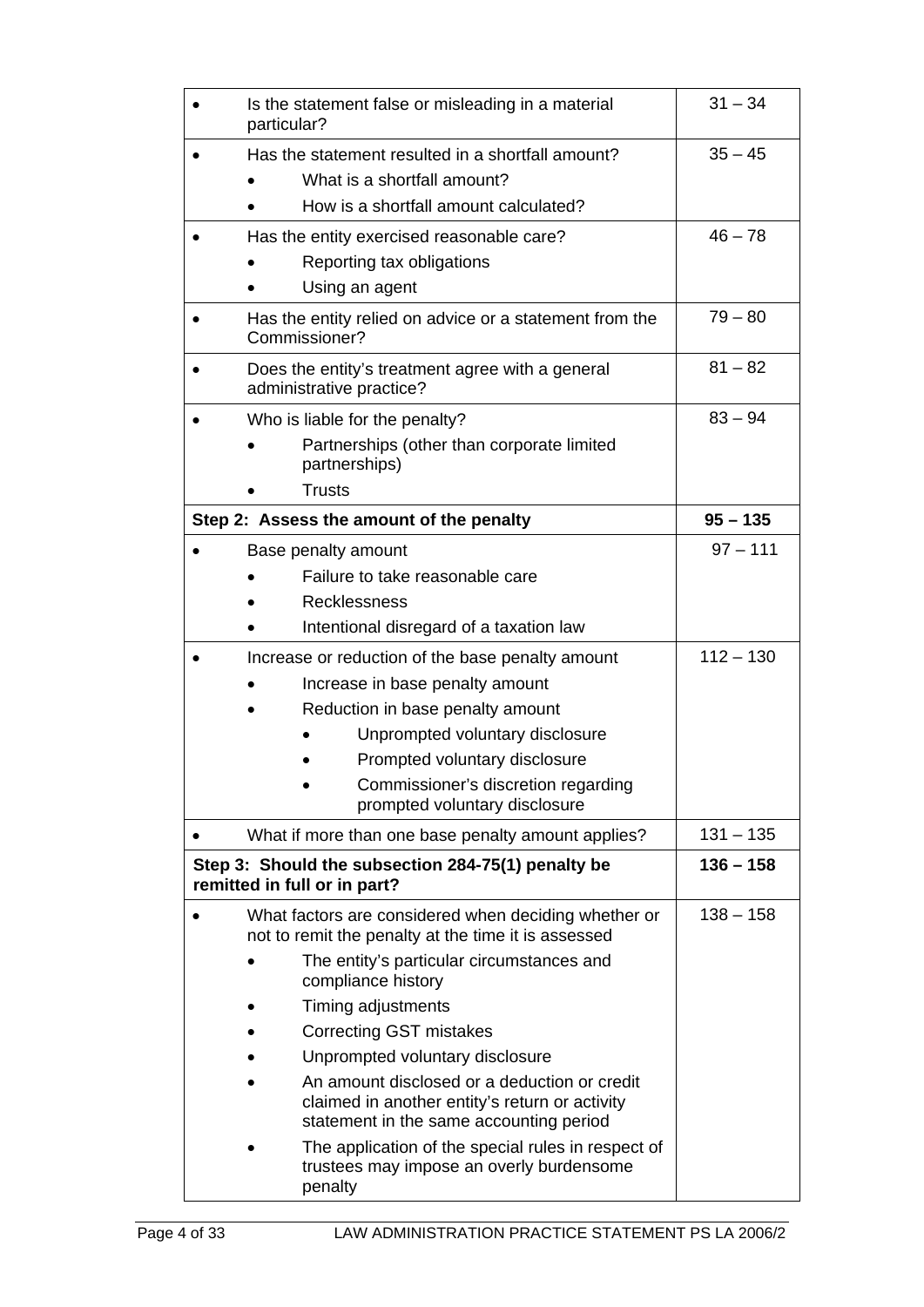|                                                               | Treating entities in the same circumstances<br>consistently<br>Unjust result |             |
|---------------------------------------------------------------|------------------------------------------------------------------------------|-------------|
| Step 4: Notify the entity of the liability to pay the penalty |                                                                              | $159 - 164$ |

#### **EXPLANATION**

#### **Outline of Division 284 and the shortfall penalty for false or misleading statements**

- 10. The penalty regime in Part 4-25 of Schedule 1 to the TAA sets out the uniform administrative penalties that apply to entities[1](#page-5-0) for failing to satisfy obligations under taxation laws.[2](#page-5-1) Uniform penalties will apply where an entity fails to satisfy the same type of obligation under different taxation laws.
- 11. The administrative penalty provisions consolidate and standardise the previous penalties framework, and also apply in respect of the New Tax System taxes and collection systems, including GST and PAYG withholding and instalments, being reported on the Business activity statement. Penalty provisions that were inserted at various times into the different taxation Acts are now grouped together in Schedule 1 to the TAA.
- 12. Division 284 imposes a penalty where an entity:
	- makes a statement which is false or misleading in a material particular (subsection 284-75(1))
	- takes a position under an income tax or MRRT law that is not reasonably arguable (subsection 284-75(2))
	- fails to provide a document to the Commissioner that is necessary to determine a tax liability, and the Commissioner determines the liability without that document (subsection 284-75(3))
	- disregards a private ruling (subsection 284-75(4)),[3](#page-5-2) or
	- enters into a scheme to get a scheme benefit (section 284-145).
- 13. Subsection 284-75(1) imposes penalties for false or misleading statements according to an entity's behaviour and actions at the time of and leading up to the making of a statement. Where the facts demonstrate that the entity has taken reasonable care to comply with their tax obligations, no administrative penalty will be imposed under subsection 284-75(1). Although an entity will not be liable to a subsection 284-75(1) penalty where they have taken reasonable care they may still be liable to one of the other penalties listed in paragraph 12 of this practice statement.
- 14. An entity's behaviour and actions following the discovery of a shortfall will also be relevant in determining whether the penalty initially imposed should be increased or reduced.

 $\overline{\phantom{a}}$ 

<span id="page-5-0"></span><sup>1</sup> Entity includes an individual.

<span id="page-5-1"></span><sup>2</sup> Subsection 2(2) of the *Taxation Administration Act 1953* specifies Acts which are not taxation laws for the purposes of Subdivision 284-B in Schedule 1.

<span id="page-5-2"></span><sup>3</sup> As a result of amendments made by *Taxation Laws Amendment (Improvements to Self Assessment) Act (No. 1) 2005* the penalty for a shortfall amount arising from a failure to follow a private ruling does not apply to income tax matters for the 2004-2005 and later years; fringe benefits tax matters for the year starting 1 April 2004 and later years; and matters relating to other taxes for the year starting 1 July 2004 and later years.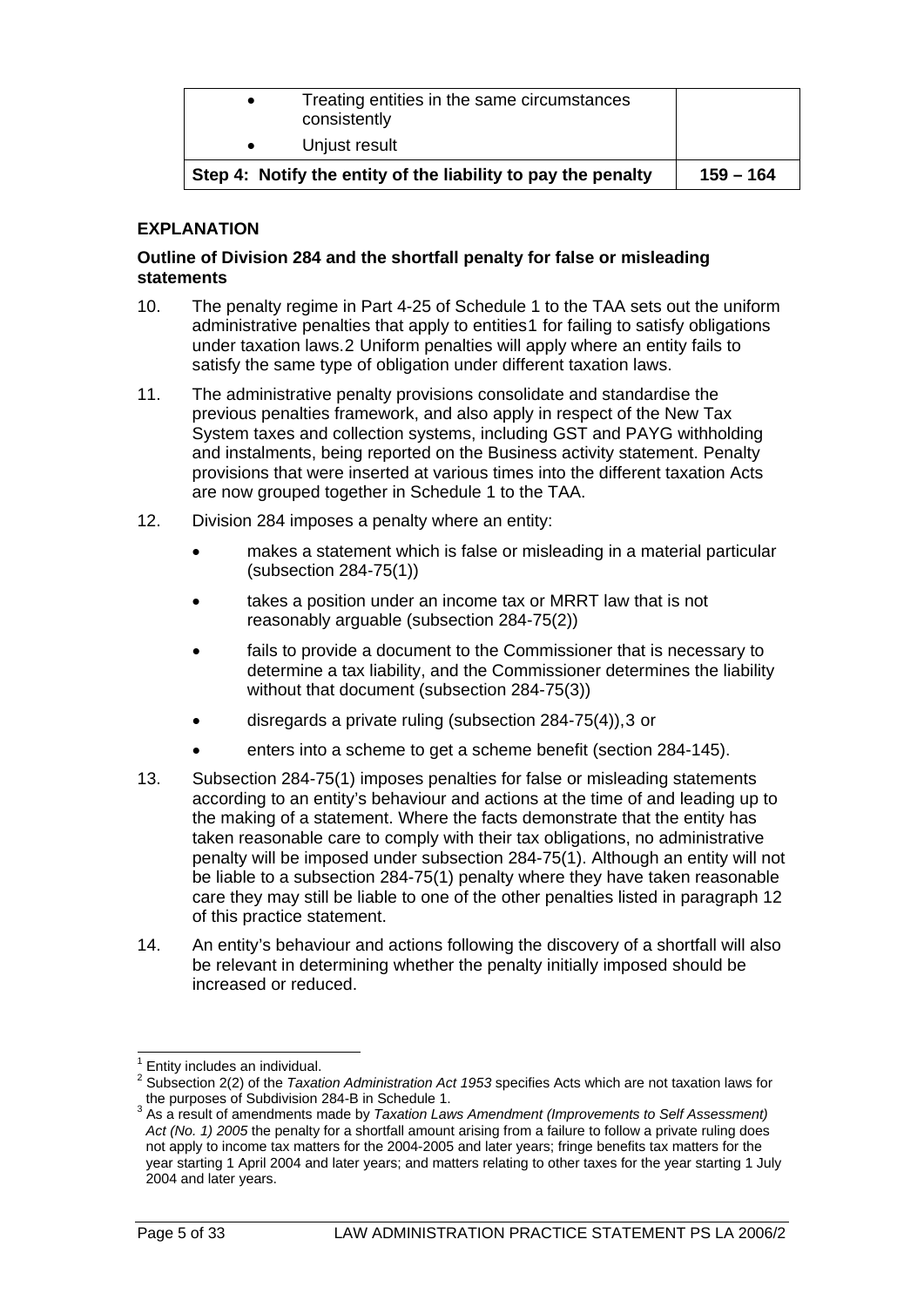- 15. The Commissioner will further consider the entity's behaviour, individual circumstances and compliance history in exercising his discretion to remit some or all of the penalty assessed under Division 284, in so far as those factors demonstrate the entity's efforts to comply with their tax obligations, both currently and in the past.
- 16. At each stage where the entity's (or agent's) behaviour is relevant, the following factors should be taken into account:
	- The statements and principles in the taxpayers' charter. An entity should be presumed to have been honest unless there is information which suggests otherwise. Conclusions about what motivated the entity's behaviour should only be made where they are supported by facts or where reasonable inferences can be drawn from those facts. Other than the automated case actioning environment (that is, data matching) or where the facts clearly show that the entity is deliberately disengaging from the tax system, the entity should be contacted and given the opportunity to explain their actions before the penalty decision is made.
	- The individual circumstances of the case, giving appropriate consideration to the background and experience of the entity in a self-assessment environment.
	- The principles which underpin the compliance model (this includes the need for graduated responses to non-compliance).
- 17. The particular facts of each case will determine the liability to penalty for a false or misleading statement, and whether or not the Commissioner should exercise the discretion to remit. For this reason, the statements and examples in this practice statement should be used as a general guide only.

#### **How the penalty for false or misleading statements is administered**

- 18. Subsection 284-75(1) sets out the conditions for an entity to be liable to an administrative penalty for a false or misleading statement. If all the conditions are met, a penalty will apply unless one of the exceptions in section 284-215 applies.
- 19. The severity of the penalty depends on the Commissioner's assessment of:
	- the level of care taken by the entity or the tax agent, and
	- certain factors set out in the legislation that increase or reduce the penalty.
- 20. Assessment of penalty therefore occurs in two stages. First, the base penalty amount is determined according to the level of care taken by the entity or the entity's agent. Second, the base penalty amount will be increased where the entity does one of the things listed in section 284-220 or reduced because of voluntary disclosure under section 284-225.
- 21. Once the penalty has been assessed, section 298-20 gives the Commissioner the discretion to remit that penalty in part or in full.
- 22. Thus, the administration of penalties for false or misleading statements involves four main steps:
	- Step 1 Determine whether a penalty for false or misleading statement is imposed by law
	- Step  $2 -$  Assess the amount of the penalty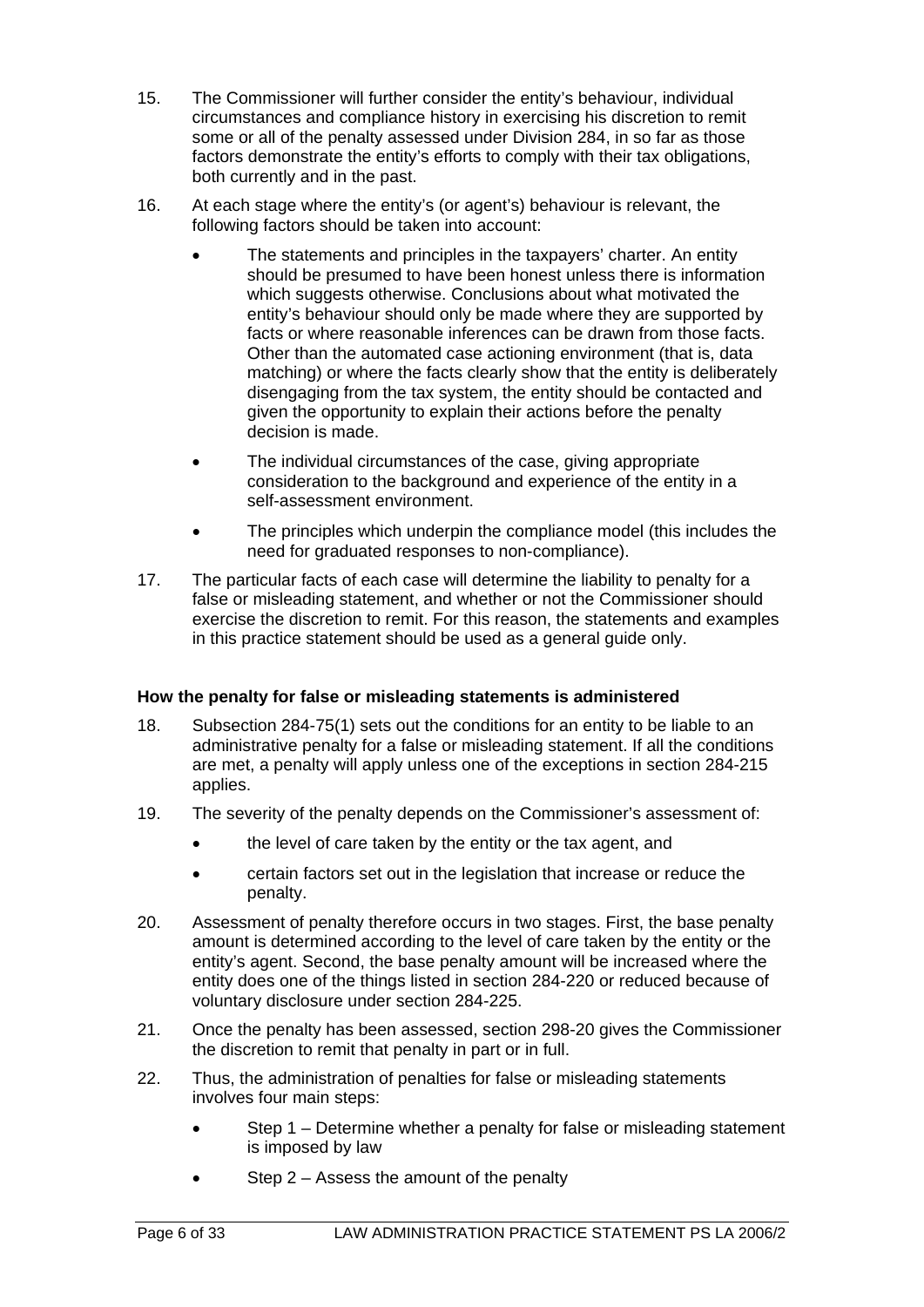- Step 3 Determine whether the penalty should be remitted in full or in part
- Step 4 Notify the entity of the liability to pay the penalty.
- 23. Each of these steps must be followed in the order in which they appear above. For example, consideration of the discretion to remit a penalty cannot take place until the penalty amount has been assessed. Each step is discussed in detail below.

#### **Step 1: Is a penalty for a false or misleading statement imposed by law?**

- 24. An entity is liable for an administrative penalty if:
	- the entity or their agent makes a statement to the Commissioner or another person exercising powers or performing functions under a taxation law
	- the statement is false or misleading in a material particular, whether because of something in it or omitted from it, and
	- the entity has a shortfall amount as a result of the statement.

#### *Has a statement been made?*

- 25. A statement is anything communicated to the Commissioner or to another person exercising powers or performing functions under a taxation law, including a statement made to:
	- a tax officer in the course of his or her duties, or
	- a Customs officer who is authorised to administer an indirect tax law under a delegation from the Commissioner, for example, administering the GST provisions on taxable importations.
- 26. A statement may be made or given in writing, orally or in any other way, including electronically. Statements may be made in correspondence, responses to requests for information, a notice of objection, a request for an amendment to an assessment, in answer to a questionnaire or in connection with an audit or investigation.
- 27. In the context of self-assessment, where entities determine their own tax liabilities and pay the amounts due by dates specified in the law, a statement will include entering an amount or other information at a label on an application, approved form, business activity statement, instalment activity statement, certificate, declaration, notice, notification, return or other document prepared or given under a taxation law.
- 28. Entering an amount at a label will generally be a statement of mixed fact and law in so far as it indicates that the amount returned was received, expended or withheld etc. and that the amount was the correct amount assessable, deductible or reportable etc.

## **Example 1**

Simon entered an amount at the 'other work related expenses' deduction label on his income tax return. Simon made a statement of mixed fact and law because he claimed that he had incurred the expenditure and that he is entitled to a deduction for that expenditure in that income year.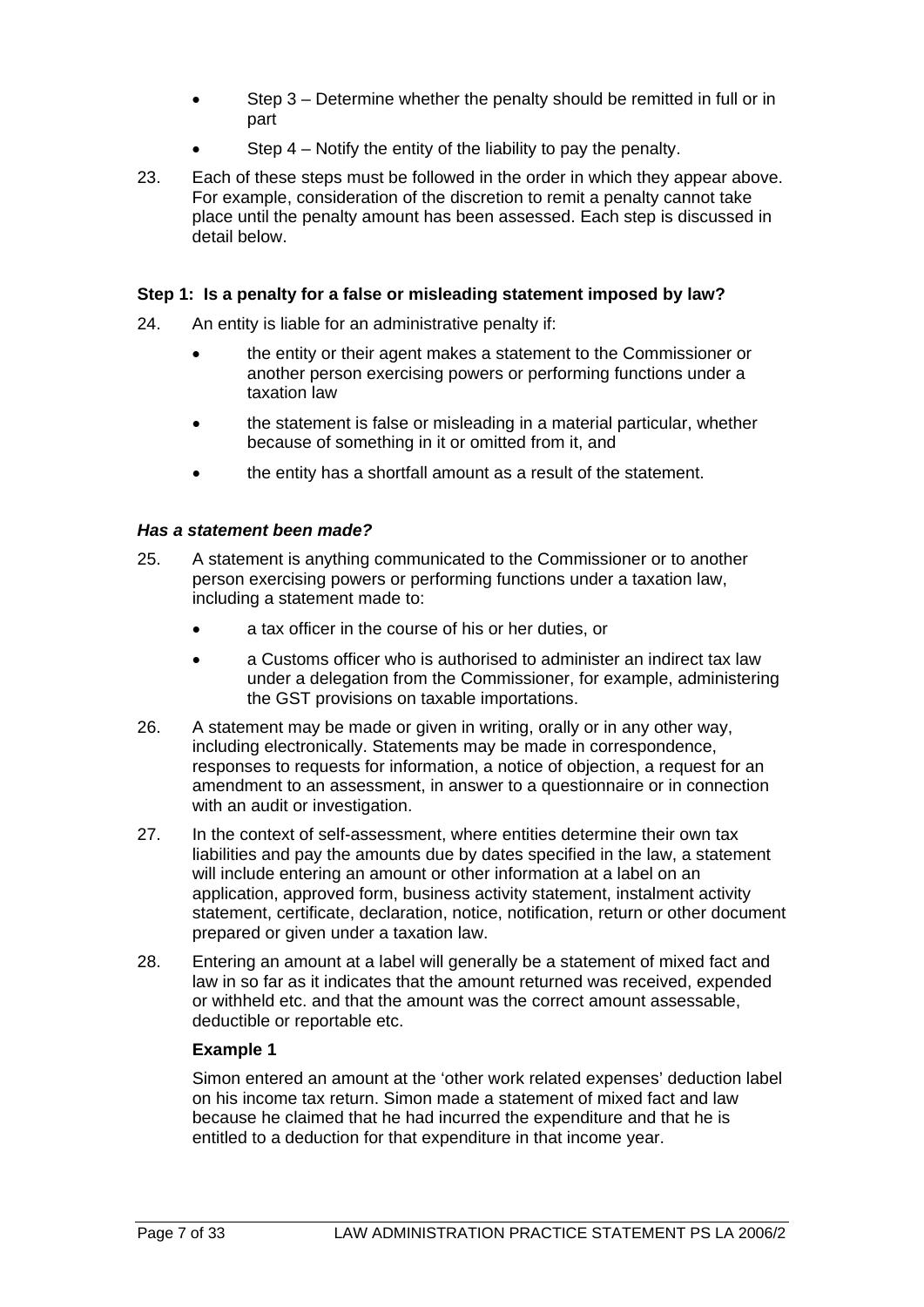- 29. A statement may be made where an entity fails to include information in a document or approved form when there is a requirement to do so. Although at first it appears that no statement was in fact made, the entity will be taken to have made a negative statement, for example, that there was no liability or that an event did not occur.
- 30. However, if no statement is made because of a failure to lodge an approved form (for example, an activity statement) the entity is not liable for a penalty under subsection 284-75(1). The entity may be liable to a penalty under subsection 284-75(3) for failing to provide a document necessary for determining a tax related liability and Division 286 for failure to lodge a return, statement, notice or other document on time.

#### *Is the statement false or misleading in a material particular?*

31. A statement is false if it is contrary to fact or wrong irrespective of whether or not it was made with knowledge that it was false.

#### **Example 2**

Paul, a sole trader, claimed a deduction for car expenses based on a faulty odometer. The claim is a false statement, even if he was unaware that the odometer was faulty.

32. A statement is misleading if it creates a false impression, even if the statement is true. It may be false or misleading because of something contained in the statement, or because something is omitted from the statement. Even if it is literally true it may be misleading because it is uninformative, unclear or deceptive.

## **Example 3**

Julia requested an amendment to her income tax assessment to claim a deduction for a gift. In her request she failed to disclose that a material advantage accrued to her in return for making the gift. The taxpayer has made a false statement even though she actually made the gift. The taxpayer failed to disclose a fact which would affect her entitlement to a deduction.

33. A material particular is something that is likely to affect a decision regarding the calculation of an entity's tax liability or entitlement to a credit or refund. An inconsequential fact which does not affect an entity's tax position will not be a material particular. Most information provided in an income tax return or activity statement will be material particulars.

## **Example 4**

Company X understated in its return the amount of gross interest it derived for the year. The omission of an amount of interest resulted in the company's taxable income being understated for the income year. The understatement of gross interest is a material particular because it reduced the amount of income tax that was assessed to be payable.

34. If a statement was correct at the time it was made but is subsequently made incorrect because of a retrospective amendment to the law, the statement is not later considered false or misleading. It is the nature of the statement at the time that it was made that is relevant.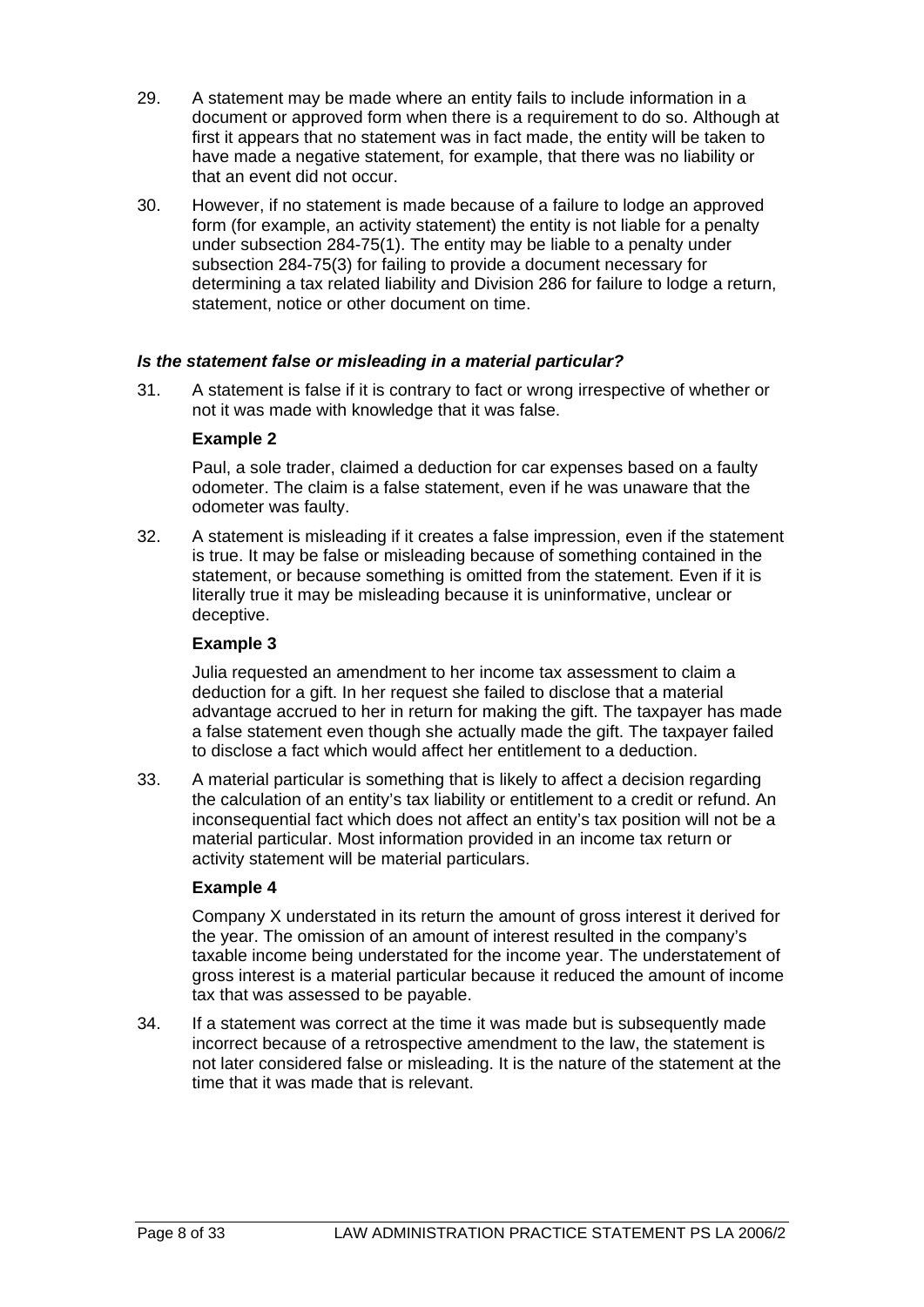#### *Has the statement resulted in a shortfall amount?*

35. The shortfall amount must result from the false or misleading statement. A penalty will not be imposed under subsection 284-75(1) if there is no shortfall amount resulting from a false or misleading statement or if an exception in section 284-215 applies.

## *What is a shortfall amount?*

- 36. The table in section 284-80 lists the circumstances that give rise to a shortfall amount. Only the circumstances listed in Item 1 and Item 2 relate to false or misleading statements. Where one of those items applies, the shortfall amount is either the amount by which a tax-related liability is less, or a payment or credit is more than it would have been if the false or misleading statement was not made.
- 37. A tax-related liability is a pecuniary liability to the Commonwealth arising under a taxation law. For the purposes of determining the shortfall amount under Item 1 of subsection 284-80(1), the various tax-related liabilities are listed in section 250-10. Reportable amounts or total amounts as stated in a document will not necessarily be tax-related liabilities.
- 38. Item 2 of subsection 284-80(1) relates to an amount that the Commissioner must pay or credit to a taxpayer under a taxation law, that is provisions which specify that an entity is entitled to a payment or credit. An amount credited under the running balance account provisions would fall for consideration under this item.
- 39. In some circumstances, it is possible for both Item 1 and Item 2 to apply to the same shortfall. For example, an entity may over-claim a refundable tax offset or input tax credit and Item 2 would apply. Where the over-claimed credit also reduces the tax liability by more than it otherwise would have, then Item 1 will also apply. In such a case tax officers are to treat the shortfall amount as arising under either Item 1 or Item 2 but not both.

## *How is a shortfall amount calculated?*

- 40. A shortfall amount is generally worked out for an accounting period. However, in some circumstances it is worked out on an 'events' basis, for example, taxable importations or wine tax on customs dealings.
- 41. For income tax purposes a shortfall amount is the amount by which the income tax for the income year, as worked out under subsection 4-10(3) of the *Income Tax Assessment Act 1997* (ITAA 1997), is less than it would have been had the false or misleading statement not been made.

## **Example 5**

Company Y lodged an income tax return for the 2003 income year disclosing assessable income of \$35,000 and deductions of \$3,000. No tax offsets were claimed. During an audit, it was discovered that rental income of \$10,000 and rental outgoings of \$8,000 had not been disclosed. The shortfall amount is the amount by which the tax-related liability is understated:

Actual tax liability  $($35,000 - $3,000) + ($10,000 - $8,000) = $34,000 \times 30\%$  \$10,200.00

| Returned tax liability                     |            |
|--------------------------------------------|------------|
| $($35,000 - $3,000) = $32,000 \times 30\%$ | \$9,600.00 |
| Shortfall amount                           | \$600.00   |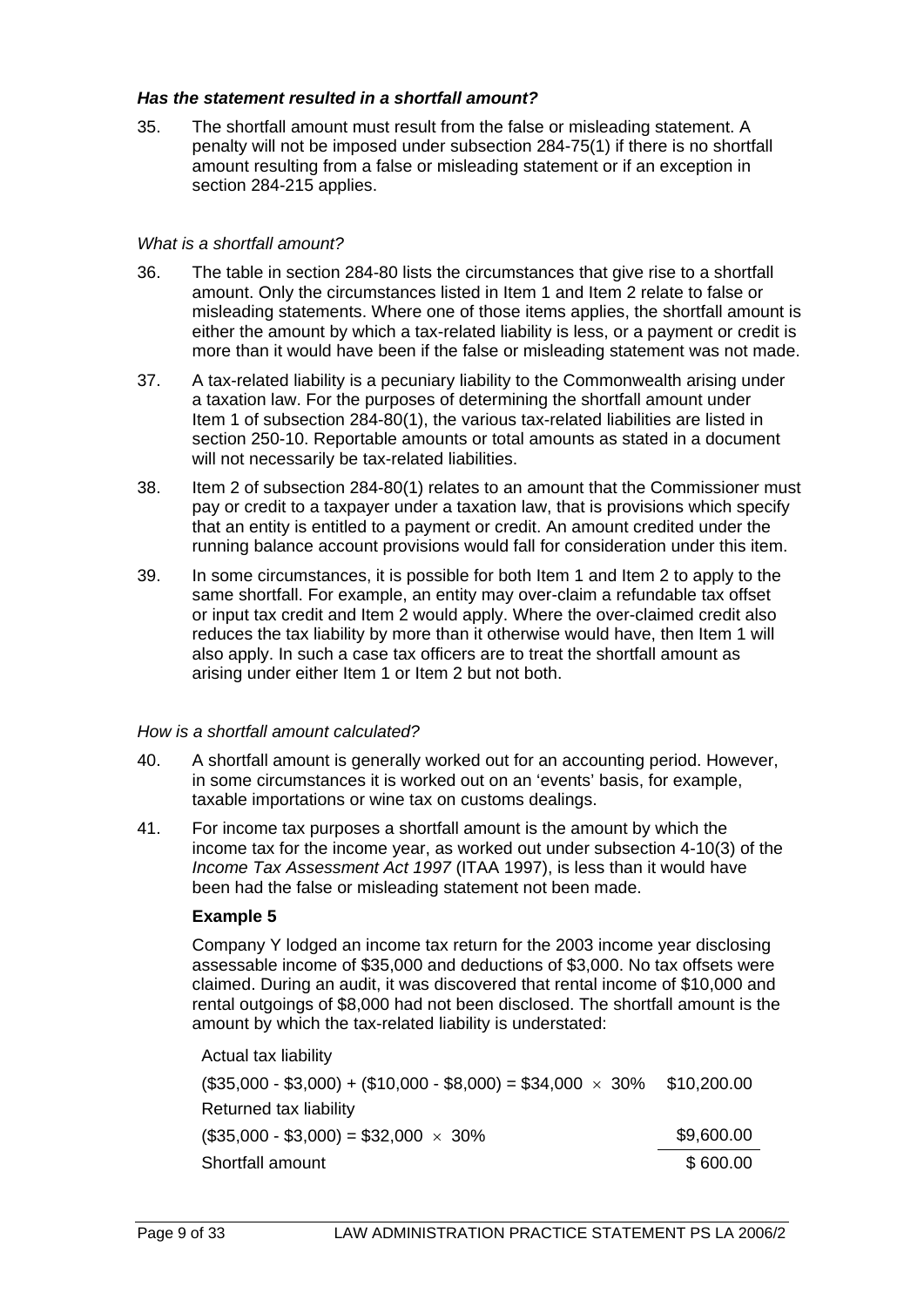- 42. A shortfall amount may be modified by the formula in subsection 284-80(2) where the head company of a consolidated group makes errors in working out a tax cost setting amount for an asset, as mentioned in section 705-315 of the ITAA 1997.
- 43. There can be a number of shortfall amounts arising from different tax-related liabilities in a activity statement. This is because the activity statement is designed to report more than one tax-related liability.

Company Z notified the following amounts in its activity statement:

| <b>GST net amount</b>             | \$83,000 CR |
|-----------------------------------|-------------|
| PAYG tax withheld                 | \$10,000 DR |
| PAYG income tax instalment        | \$50,000 DR |
| Deferred company instalment       | \$ 8,000 DR |
| Net amount for activity statement | \$15,000 CR |

During an audit, a tax officer found that the PAYG tax withheld for the period was actually \$20,000. All the other amounts notified were correct. Although the correct net amount for the quarter is still a credit, there is a shortfall amount of \$10,000 in the PAYG withholding liability. The penalty will be worked out on the PAYG withholding shortfall amount of \$10,000.

## **Example 7**

Company XY notified in its activity statement that the GST net amount payable for a period was \$25,000. During a field verification visit, a tax officer found that GST payable on supplies by the company was understated by \$5,000 and input tax credits were understated by \$1,000. As the tax-related liability under the GST law is the net amount payable for the tax period, the shortfall amount is \$4,000. The penalty for the false or misleading statement is worked out on that net amount (the shortfall amount), not the \$5,000 understatement of GST payable on supplies.

- 44. Section 284-215 sets out a number of situations which affect whether a shortfall amount exists for penalty purposes or whether a shortfall amount is reduced or eliminated. Where this provision applies and a shortfall amount is taken not to exist or is eliminated, no liability to a penalty arises under subsection 284-75(1).
- 45. Although an entity may make a statement that is false or misleading in a material particular, they will not have a shortfall amount for the purposes of subsection 284-75(1) to the extent that the entity (or their agent) exercised reasonable care in making the statement. This is because of the exception in subsection 284-215(2).

## *Has the entity exercised reasonable care?*

46. Reasonable care in the context of subsection 284-215(2) means the care that a reasonable person, in the same circumstances as the entity, would be likely to exercise in making the statement. In practice, this means that all actions leading up to making the statement should be taken into account, including record keeping, reporting and using a tax agent.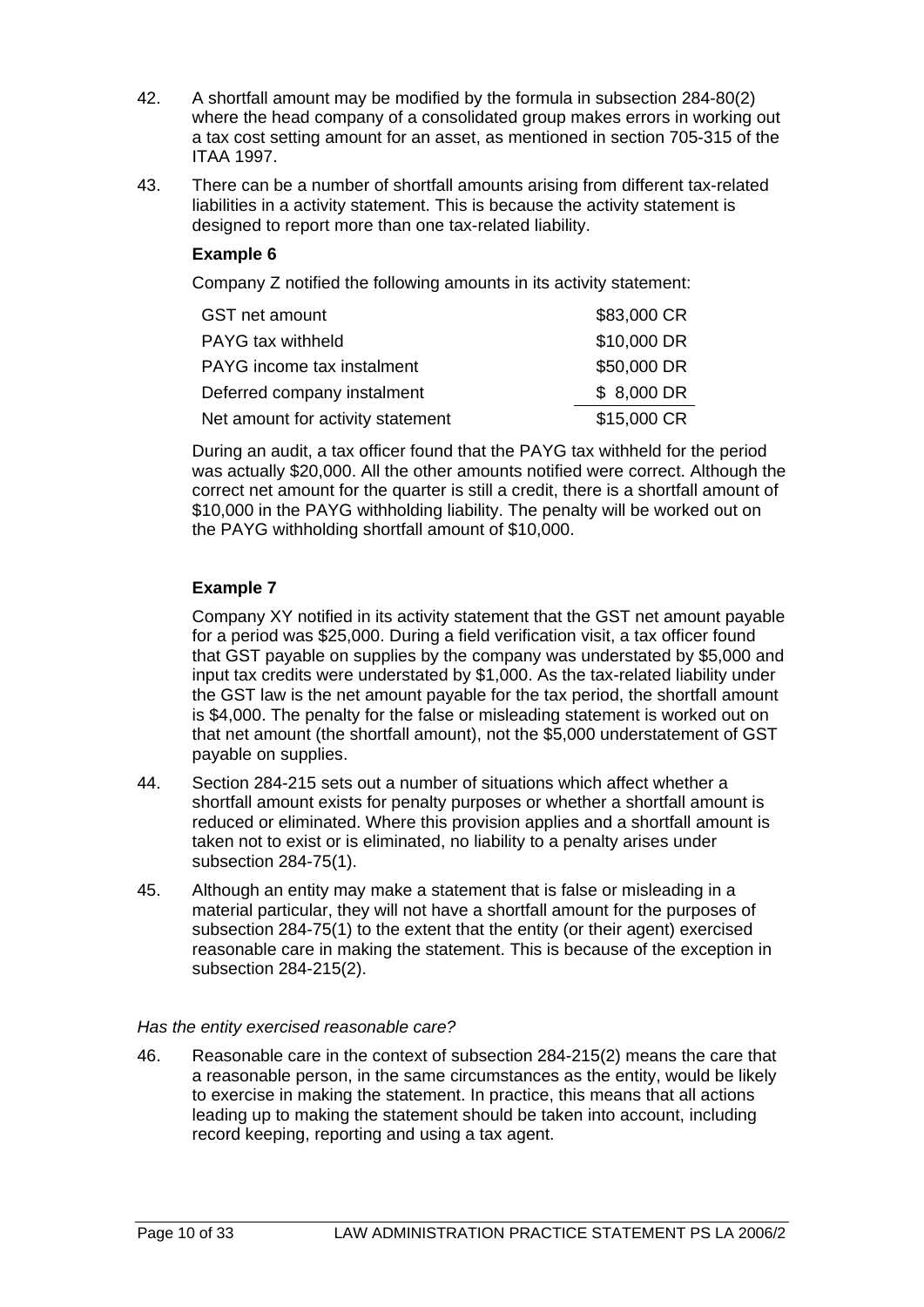- 47. Whether a person has exercised reasonable care is considered objectively. This means that the test is not whether the person intended or tried to exercise reasonable care, but rather whether they have in fact done so. It is generally the case though, that where a person makes a genuine effort to ensure that statements made to the Commissioner are correct, it is likely that the facts will show that reasonable care was taken.
- 48. The standard of care of a reasonable person in the circumstances of the entity is not meant to be overly onerous. It does not mean that an entity or their agent is required to demonstrate the highest possible level of skill or care. The standard is that of a sensible person in the circumstances of the particular person.
- 49. It should be noted that generally no one factor, taken in isolation, will be sufficient to determine reasonable care or the lack thereof. All the circumstances need to be considered and it is a question of degree as to the relevance of a particular factor.
- 50. A person may make a statement about their own tax affairs or about the tax affairs of an entity which the person represents. Determining what would amount to reasonable care in the circumstances of the entity involves recognition of that person's:
	- personal circumstances (such as age, health and background)
	- level of knowledge, and/or
	- understanding of the tax laws.
- 51. The physical and mental health, and the age, of a person can be relevant in determining whether reasonable care has been exercised. For example, when a person's incapacity is serious enough that it encroaches on most aspects of their daily life, it is more likely that they will be found to have taken reasonable care for a person in that situation. By contrast, a person in full health may not be taken to have exercised reasonable care.

Stephen is a 54 year old farmer who always prepares his own income tax return. A few months prior to lodging his last return he suffered a stroke. In the period of his rehabilitation he was unable to attend to any paperwork or correspondence. During that period he misplaced one of several interest statements sent to him by his bank. At the time of preparing his return Stephen was still catching up on the backlog of paperwork and was still not fully recovered. As a result he returned interest of \$4,750 rather than the correct amount of \$5,000.

Stephen's illness and incapacity are relevant factors for determining whether reasonable care was exercised. So too are the facts that one of many bank statements was misplaced and the amount of the understated interest was relatively small in comparison to the total interest derived, such that the amount actually returned did not seem unusually small. It is likely that a reasonable person in Stephen's circumstances who was making a genuine effort to comply with his tax obligations could have omitted the amount. As a result Stephen could be considered to have exercised reasonable care.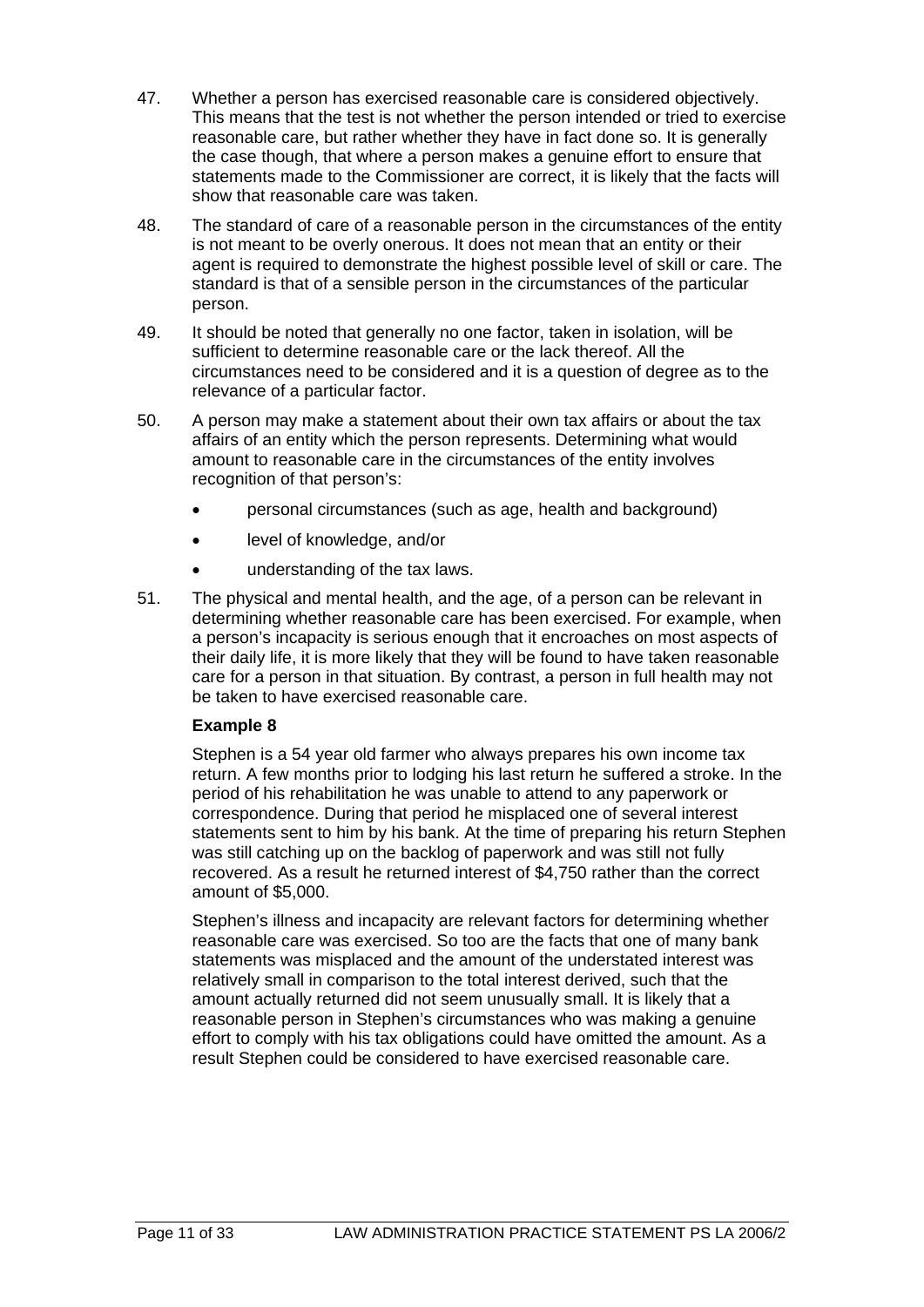Alistair is a 60 year old farmer who manages his own tax affairs. For the past eighteen months, he has been busy with his business and voluntary community work and has not given much attention to his own paperwork. As a result, he misplaced one of two interest statements sent to him by his bank for the last income year. At the time of preparing his income tax return, Alistair did not check his interest statements for the year. As a result he returned interest of \$250 rather than the correct amount of \$500.

Alistair's busy schedule is not a factor which can help to establish that reasonable care was exercised because generally a reasonable person would organise their business and private obligations so sufficient time and effort can be devoted to their tax affairs. His age is also an irrelevant factor, because it does not impede his ability to conduct his daily affairs. The fact that Alistair misplaced one of only two statements and omitted half of his interest income is relevant because it is likely that a reasonable person in Alistair's circumstances would have noticed that one statement was missing and a substantial amount of the total interest had been omitted. As a result Alistair would not be considered to have exercised reasonable care.

- 52. Other factors that may be relevant when determining whether reasonable care has been exercised include the person's level of tax knowledge and level of education. The higher the level of tax knowledge or education, the more likely it is that the person is able to understand what is necessary when making statements to the Commissioner. Those with a more comprehensive understanding are expected to meet a higher standard to demonstrate that reasonable care has been exercised when providing information to the ATO.
- 53. New entrants to the tax system will generally have a lower level of knowledge and understanding of the tax laws than entities who have been in the tax system for some time. New entrants will not be penalised for false or misleading statements in their first year if they have made a genuine attempt to comply with tax obligations that is they have taken reasonable care. However, the new entrant will be liable to a penalty under subsection 284-75(1) if they have used the services of a tax agent and the agent has failed to take reasonable care. New entrants do not include businesses whose principals have previously been involved in business operations.
- 54. Where substantial tax law changes (for example, the introduction of the consolidation regime) impact on an entity's ability to understand their entitlements or obligations under the law and as a result the entity makes a false or misleading statement, provided that they have made a genuine attempt to comply with the new statutory requirements:
	- in the first 12 months from the date of application of the new law, or
	- if there is an extended transitional period, during that transitional period,

the entity will have exercised reasonable care in making a statement.

55. Where an entity claims to have made a genuine attempt to comply with substantial changes in the law the objective facts or reasonable inferences should support this claim. Where there is evidence of an attempt to avoid or disregard the requirements of the law the entity will not have made a genuine attempt to comply.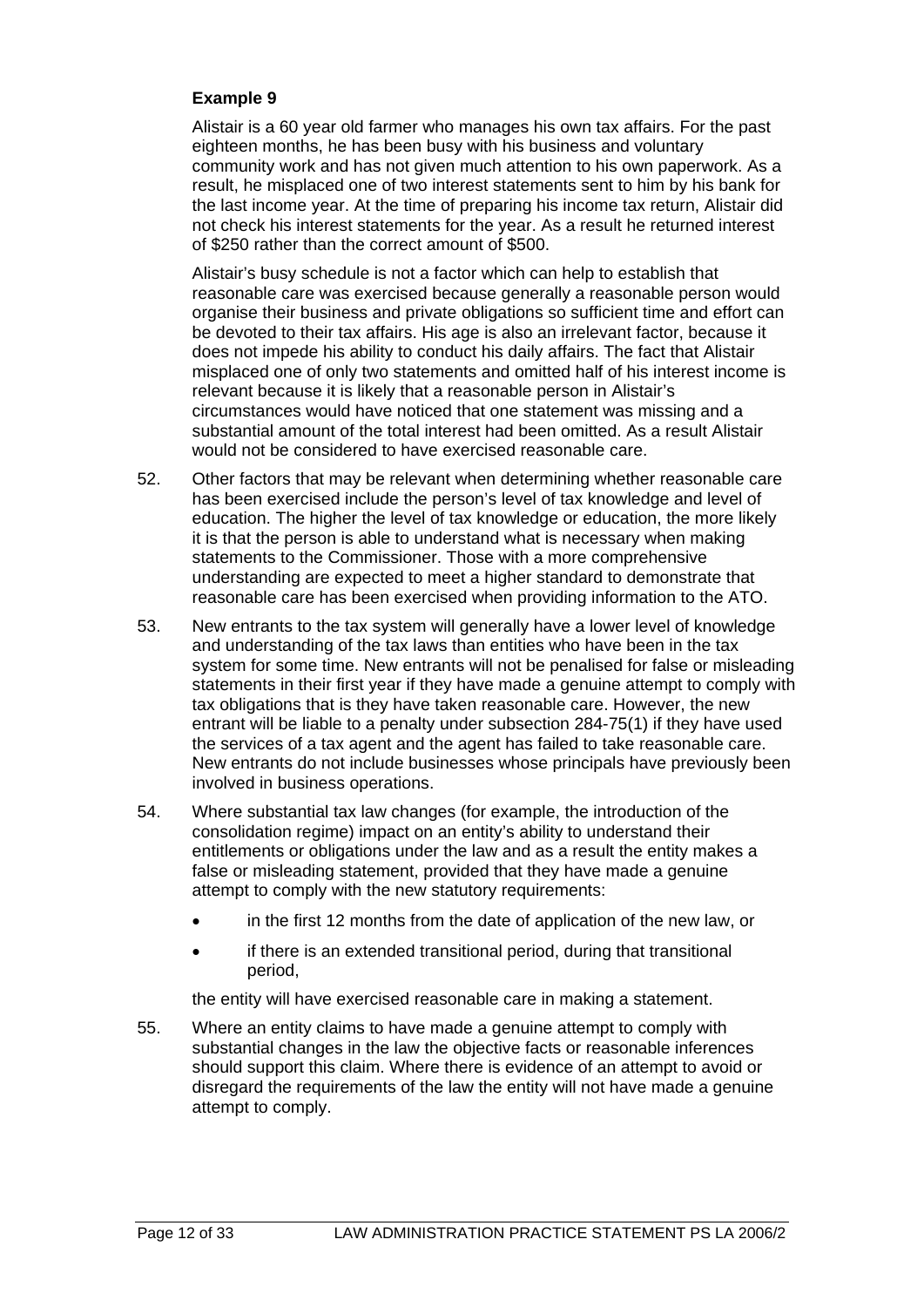- 56. Further circumstances to be taken into account when determining whether an entity has exercised reasonable care include:
	- the relative size of the shortfall compared to the entity's tax liability
	- the type of the item reported and the relative size of the discrepancy between what was reported and what should have been reported
	- the complexity of the law and the transaction (the difficulty in interpreting complex legislation), and
	- the difficulty and expense associated with taking action to reduce or eliminate the risk of making an error.
- 57. Consideration will be given not only to the nature of the shortfall but also to the relative size of the error arising from the statement. In other words, the bigger the shortfall, the greater the likelihood that reasonable care has not been exercised.

Company XZ operates a small business. In its return for the last income year the company disclosed assessable income of \$50,000. However, an administrative error resulted in \$10,000 of assessable income being omitted. It is reasonable to conclude that the company should have been aware that all its income had not been returned given the relatively large amount that was omitted. This is regardless of whether or not the entity used an agent to complete the return. In the absence of other factors which indicate that reasonable care was taken (for example, adequate procedures in place which were reasonably designed to prevent such errors from occurring) the entity would not satisfy the standard of reasonable care in this case.

## **Example 11**

Company YX returns assessable income of \$50,000,000 for the last income year but omits assessable income of \$10,000. Subject to consideration of the circumstances that led to the error, the relative size of the omission does not, of itself, support a conclusion that there was a lack of reasonable care. The size of the error in relation to the total assessable income may mean that the company, despite the error, still took reasonable care in the preparation of its tax return.

- 58. There is no hard and fast rule as to the amount or percentage of tax liability that is necessary to determine when a shortfall amount will be sufficient to show reasonable care or a lack thereof. It will always depend on an examination of all the circumstances that led to the shortfall.
- 59. Factors indicating that an entity has not taken reasonable care include:
	- taking an interpretative position with respect to an item that is frivolous or which lacks a rational basis
	- repeated errors where the entity has been advised or is otherwise aware that mistakes have previously been made
	- an error which could have been avoided with relative ease, for example, systems failures the risk of which are foreseeable or for which the entity has not established adequate safeguards and monitoring, and
	- an error which results from the inadequate training of staff, in particular inexperienced or temporary staff.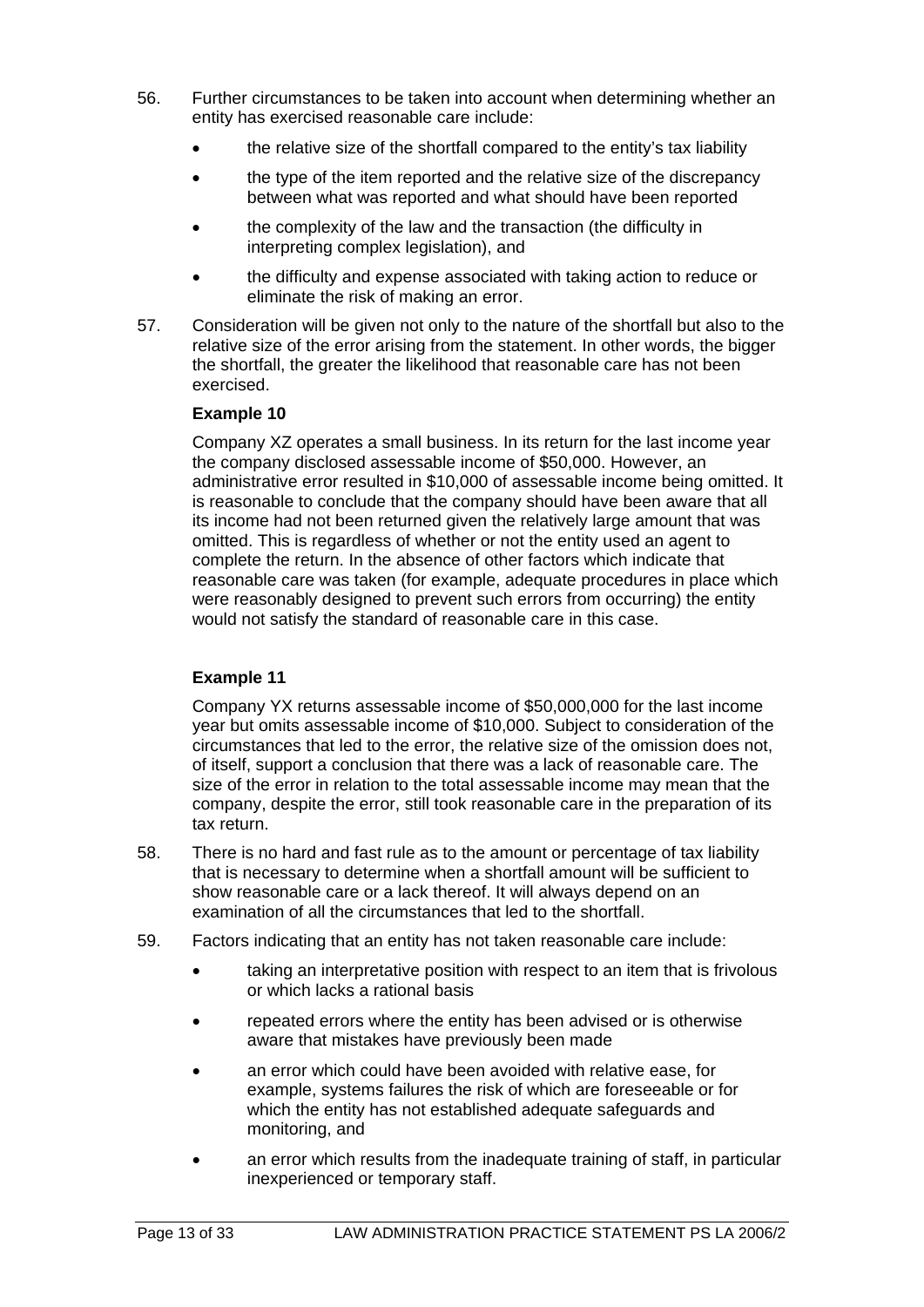60. An error in adding, subtracting or transposing amounts may be the result of failing to exercise reasonable care but an error is not conclusive evidence of a lack of reasonable care. An error made by a division of a business which leads to an error in the entity's tax return may amount to a failure to take reasonable care but this will depend on factors such as the circumstances in which the error was made and the procedures in place to prevent or detect such errors.

## **Example 12**

An employee of a small business makes an error of \$10,000 in transferring figures from working papers to the activity statement. The owner of the business was aware that the same employee had made a number of similar transposition errors in previous activity statements but the owner took no action. In this case it could be concluded that a reasonable person in the business owner's circumstances would have foreseen a risk and put simple checks in place that would at least reduce the risk of obvious errors. Therefore, in respect of the shortfall which resulted from the \$10,000 error, the entity would be liable for a shortfall penalty for not taking reasonable care in making a statement that was false or misleading in a material particular.

- 61. For an individual who prepares their own tax return, an earnest effort to follow *TaxPack* or e-tax instructions would usually be sufficient to pass the test. For example if a taxpayer claimed a deduction for work-related expenses without being able to substantiate the claim in accordance with the substantiation provisions or Law Administration Practice Statement PS LA 2005/7, then this would indicate that the taxpayer had not taken reasonable care in making the claim, since the instructions emphasise the requirement to be able to substantiate work-related expenses.
- 62. For an entity conducting a business, the reasonable care test could be satisfied by the entity putting in place an appropriate record keeping system and other procedures to ensure that the income and expenditure of the business are properly recorded and classified for tax purposes. The fact that an employee of the business makes an error would not necessarily mean that the entity is subject to a penalty. For example, a penalty would not apply where the taxpayer can show that its procedures are designed to prevent such errors from occurring. What is reasonable will depend, among other things, on the nature and size of the business, but could include, for example, internal audits, sample checks of claims made, adequate training of accounting staff and instruction manuals for staff.
- 63. An entity that relies on a third party (excluding a tax agent) for advice of a fact that is relevant to the preparation of a return or other tax document will be taken to have exercised reasonable care unless the entity knew or could reasonably be expected to know that the information was wrong. For example, if a bank provides an interest statement and understates the amount of interest earned, as long as the entity has no reason to believe that the statement is wrong, the entity would not be liable for a subsection 284-75(1) shortfall penalty on the understatement.

## *Reporting tax obligations*

64. An individual who prepares their own tax return, statement or other document will generally be taken to have exercised reasonable care if they have followed up-to-date, freely available material such as *TaxPack* and ATO fact sheets.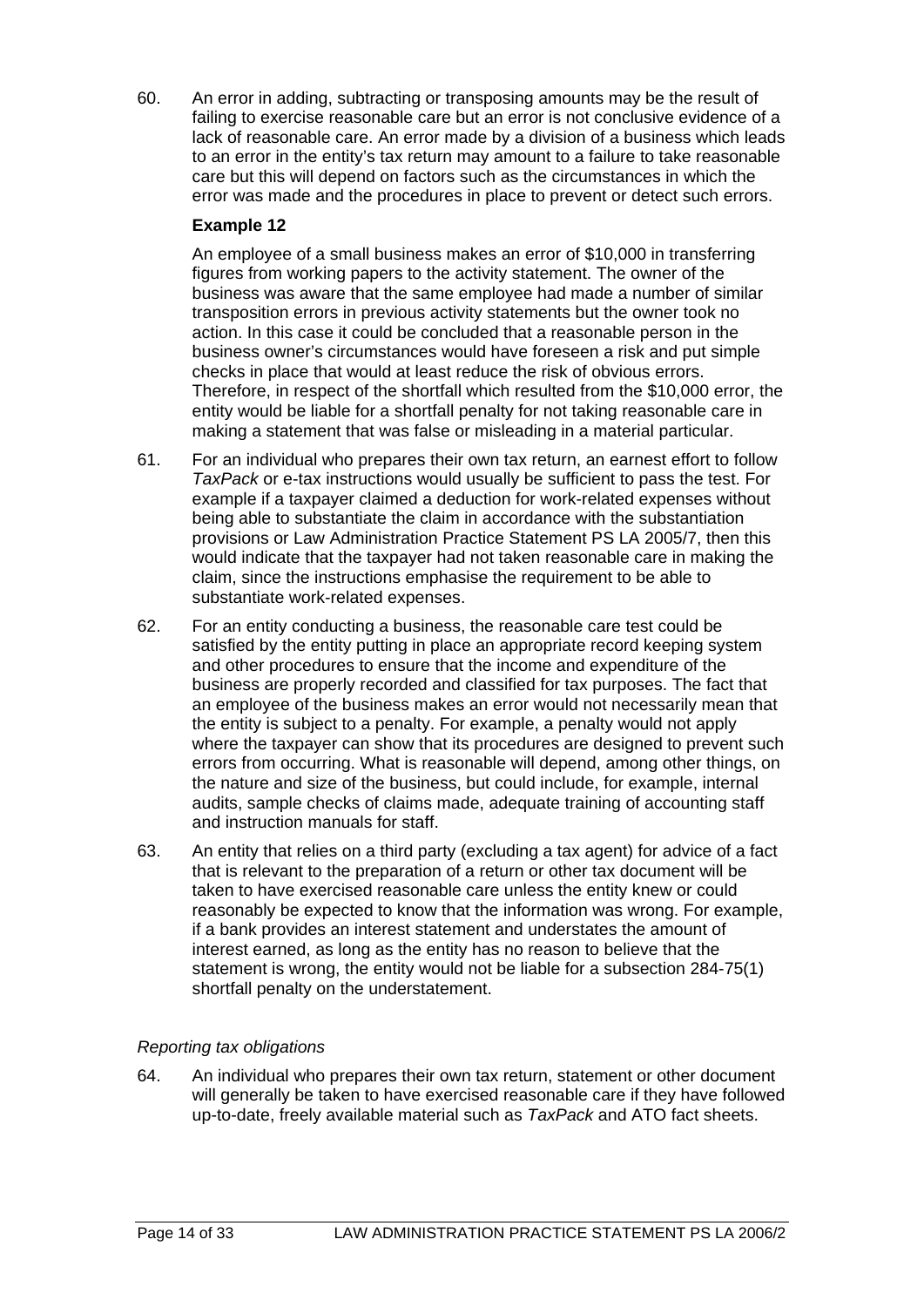- 65. A number of provisions in the taxation law require an entity to make an estimate of a particular matter. Examples are the number of business kilometres travelled by a car during a period in an FBT year, or the average turnover during an income year under the Simplified Tax System (STS). Where an entity makes reasonable efforts to identify and consider the matters that are relevant to making that estimate, they will have taken reasonable care.
- 66. Where an entity makes a statement based on a conclusion reached as a result of interpreting the law in a particular way, reasonable care requires that the conclusion must be reasonable for an ordinary person to come to in the same circumstances.

Mr and Mrs Hitchman are both public servants who earn \$77,000 and \$30,000 respectively. They own a rental property as joint tenants and are not carrying on a rental property business. For the year of income ended 30 June 2005 the property returned a rental loss of \$2,000. This loss was claimed in full by Mr Hitchman who prepared his own return but did not read the *TaxPack Supplement 2005* or the *Rental Properties 2005 instructions*. His only reason for claiming the whole of the loss was that he was not aware that he could not personally claim the entire loss, and that the overall tax outcome was more favourable if the loss was claimed by the person in the higher tax bracket.

Mr Hitchman has not exercised reasonable care because a reasonable person in his circumstances would have read the *TaxPack Supplement 2005* and the *Rental Properties 2005 instructions*.

- 67. If an entity is uncertain about the tax treatment of an item, reasonable care requires the entity to make reasonable enquiries to resolve the issue. Reasonable enquiries would generally include consulting a tax agent, contacting the ATO or consulting a ATO publication or other authoritative reference in an effort to satisfy the entity about the appropriate tax treatment of the item. However, a failure to provide adequate information when seeking advice, a failure to provide reasonable instructions to a tax adviser, or unreasonable reliance on a tax adviser or on wrong advice may still expose the entity to a penalty for lack of reasonable care.
- 68. The reading of what a person believes to be the relevant provision of a taxation law might not constitute a reasonable enquiry unless the person had reasonable grounds for believing that they had understood the requirements of the law.
- 69. Unlike the reasonably arguable position test which focuses solely on the merits of the position taken, the reasonable care test focuses on the efforts taken by the entity or their agent in resolving the tax treatment of a particular item. Thorough research may be enough to satisfy the requirement of reasonable care but may not be enough to satisfy the reasonably arguable position test. Conversely, where reasonable care is not taken in considering the tax treatment of a particular item this will usually, but not necessarily, result in the entity's position not being reasonably arguable. Although possible, it would be unusual to arrive at a reasonably arguable position without having properly researched the issue.
- 70. Where an entity or their agent adopts a tax treatment that is not consistent with the Commissioner's view, reasonable care will have been exercised where they have made a genuine effort to research the issue and there is some basis for the position adopted.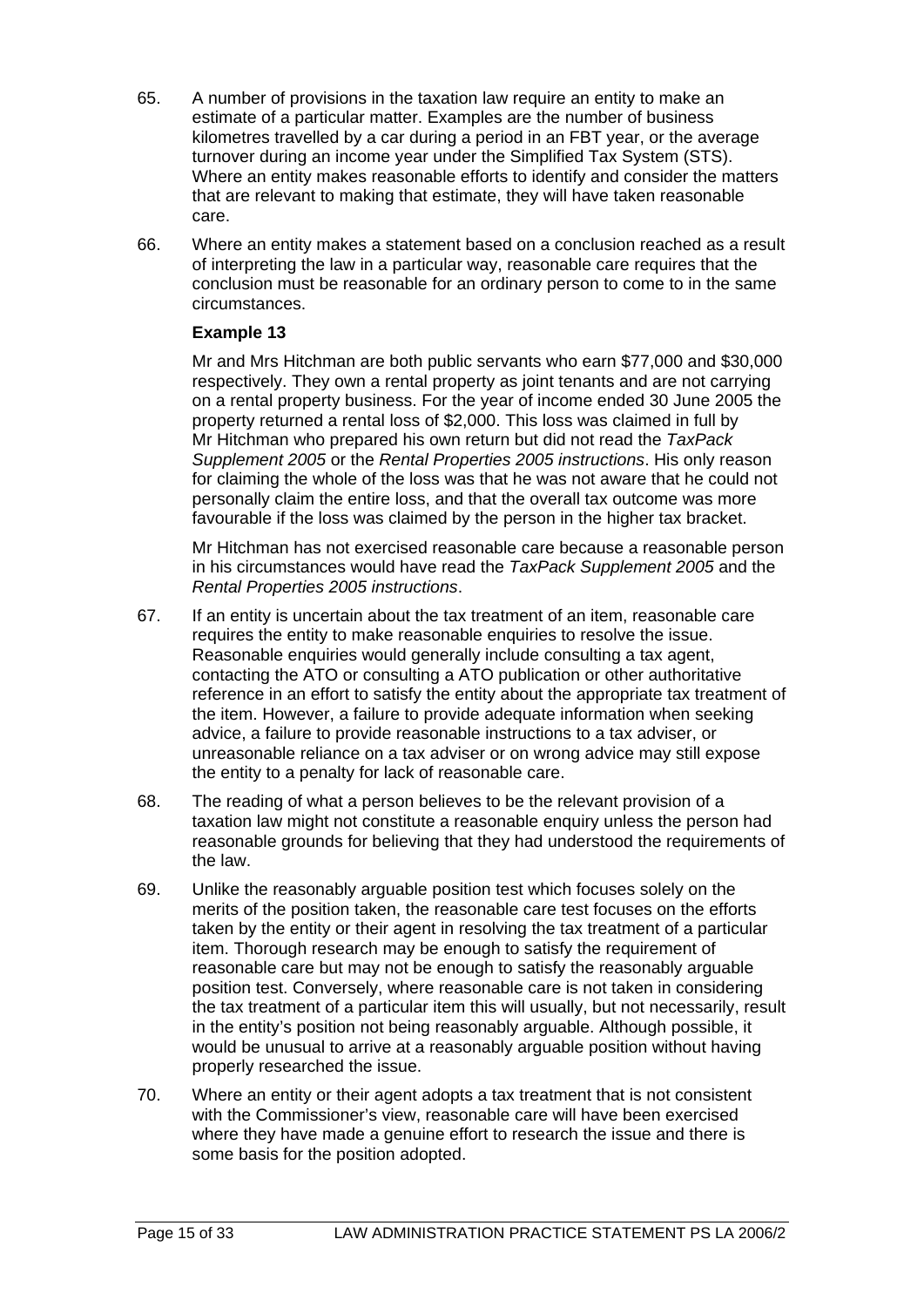- 71. However, if an entity obtains a private ruling on the application of a taxation law and disregards the ruling, this may constitute failure to take reasonable care where a genuine effort was not made to research the issue. Alternatively, where the statement relates to an income tax law, the entity will be liable to a penalty under subsection 284-75(2) if the approach taken is not reasonably arguable.
- 72. If the position is reasonably arguable and a genuine effort was made to arrive at that position then reasonable care will have been exercised irrespective of the amount of the shortfall. The ATO view on the concept of a reasonably arguable position is explained in Miscellaneous Taxation Ruling MT 2008/2.
- 73. Deciding whether the entity or tax agent has exercised reasonable care will depend on whether the process taken to reach the position was reasonable in the circumstances. The more substantial the amount of the shortfall, the greater the degree of care which should be taken prior to adopting a position.
- 74. Entities are responsible for the acts of their employees provided the acts are within the acts authorised for that employee. Therefore, if an employee fails to meet the reasonable care standard, the employer entity is liable for the failure. This is so whether the entity is a natural person or not. The only difference is that a non-natural person must act through agents and employees as it is incapable of acting otherwise.

#### *Using an agent*

- 75. If an entity has used the services of a tax agent, both the entity and the agent must take reasonable care. Where the entity's agent does not exercise reasonable care, the entity will be held liable for any penalty imposed.
- 76. An entity that uses an agent must provide the agent with all necessary information. To be taken to have exercised reasonable care, the entity is expected to:
	- properly record matters relating to tax affairs
	- provide honest, accurate and complete information in response to questions asked by the agent, and
	- bring to the attention of the agent information the entity could be reasonably expected to have known was relevant to the preparation of the return, activity statement or other document.
- 77. An entity's failure to meet these expectations would generally indicate a lack of reasonable care on the entity's part. If there is nothing to alert the agent, the agent will not be taken to have failed to exercise reasonable care solely because of the entity's failure to do so. However, if the agent has reasonable grounds for suspecting that an inquiry could elicit further information that is necessary to complete an accurate return or document the agent must take that step if the agent is to exercise reasonable care.

## **Example 14**

Sarah who owned an investment unit engaged an agent to prepare her income tax return for the previous income year. Sarah provided paperwork to the agent evidencing that during the income year the external walls of the unit block were rendered and that her share of the cost was \$7,000. She informed the agent that the external walls of the building had previously been plain brick. The agent claimed the \$7,000 as a repair. An agent taking reasonable care would have characterised the expense as a capital improvement.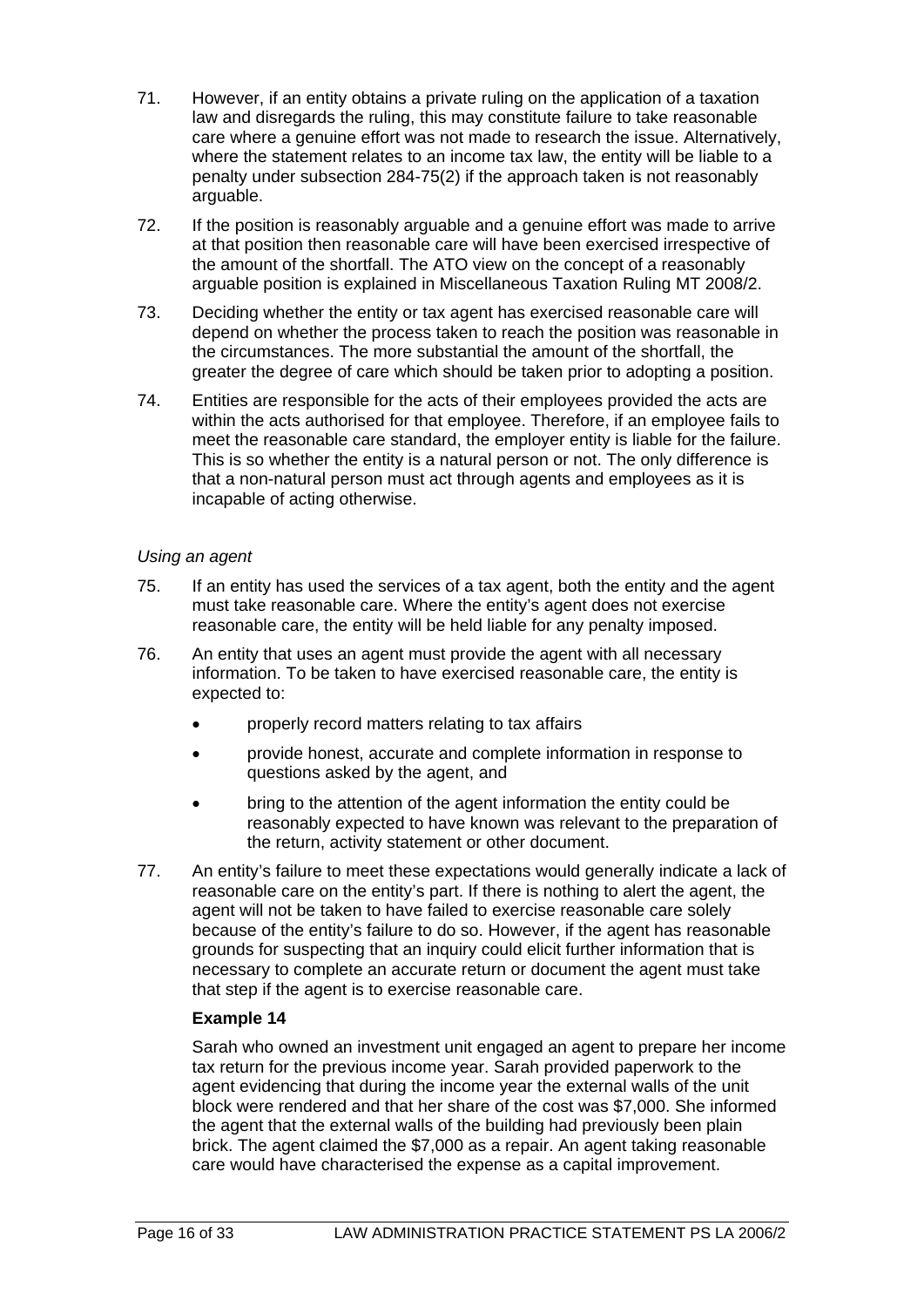John engaged an agent to prepare his income tax return for the previous income year. In discussions prior to preparing the return John informed the agent that his house had been sold during the year of income. The house had been John's principal residence for the last 5 years but prior to this time he had let it to tenants. The agent does not ask John whether the residence had ever been used for income producing purposes and does not include a proportion of the capital gain realised on the sale of the dwelling in John's assessable income. An agent taking reasonable care would have asked for this additional information.

78. The standard of care required by a tax agent is higher than that expected of an ordinary person due to the knowledge, education, skill and experience of the practitioner obtained from continual exposure to the operation of the financial system and similar transactions for numerous clients. When examining an entity's affairs a tax agent would be expected to apply this experience to the entity's situation and to ask the questions necessary to correctly prepare the client's return. However, this does not mean that a tax agent will always be expected to display the highest level of skill or foresight of which anyone is capable. The standard is that of a prudent professional of normal intelligence in the circumstances of the tax agent.

## *Has the entity relied on advice or a statement from the Commissioner?*

- 79. Where a shortfall amount arises because an entity has treated a taxation law as applying in a particular way, and that way agrees with advice given by the Commissioner or a statement in a ATO publication, it is highly likely that the entity will have exercised reasonable care and the exemption in subsection 284-215(2) will apply. However, even if reasonable care has not been taken and the entity relies on advice or a statement from the Commissioner the shortfall amount will be reduced to the extent that the treatment agrees with that advice or statement (subsection 284-215(1)).
- 80. Advice given by the Commissioner may be given in writing, electronically or orally. Statements in approved publications would include the various return form instructions and guides published by the ATO to assist entities with their tax affairs. If, for example, *TaxPack* or the various activity statement instructions contained an error, and an entity's liability was disclosed as less than it should have been, because the entity followed the instruction, subsection 284-215(1) reduces that shortfall amount to the extent that it was caused by following the instructions.

#### *Does the entity's treatment agree with a general administrative practice?*

81. Subparagraph 284-215(1)(b)(ii) provides that a shortfall amount will be reduced to the extent that an entity's treatment agrees with a general administrative practice under a taxation law. A general administrative practice under a taxation law is a practice adopted by the Commissioner which applies to all entities, to a class of entities or to a specified group within a class. An example is Law Administration Practice Statement PS LA 2003/8 which sets out rules which have been developed to lessen the cost of accounting for low cost assets for taxpayers carrying on a business. A general administrative practice is usually adopted for the efficient administration of the tax system and will generally be documented.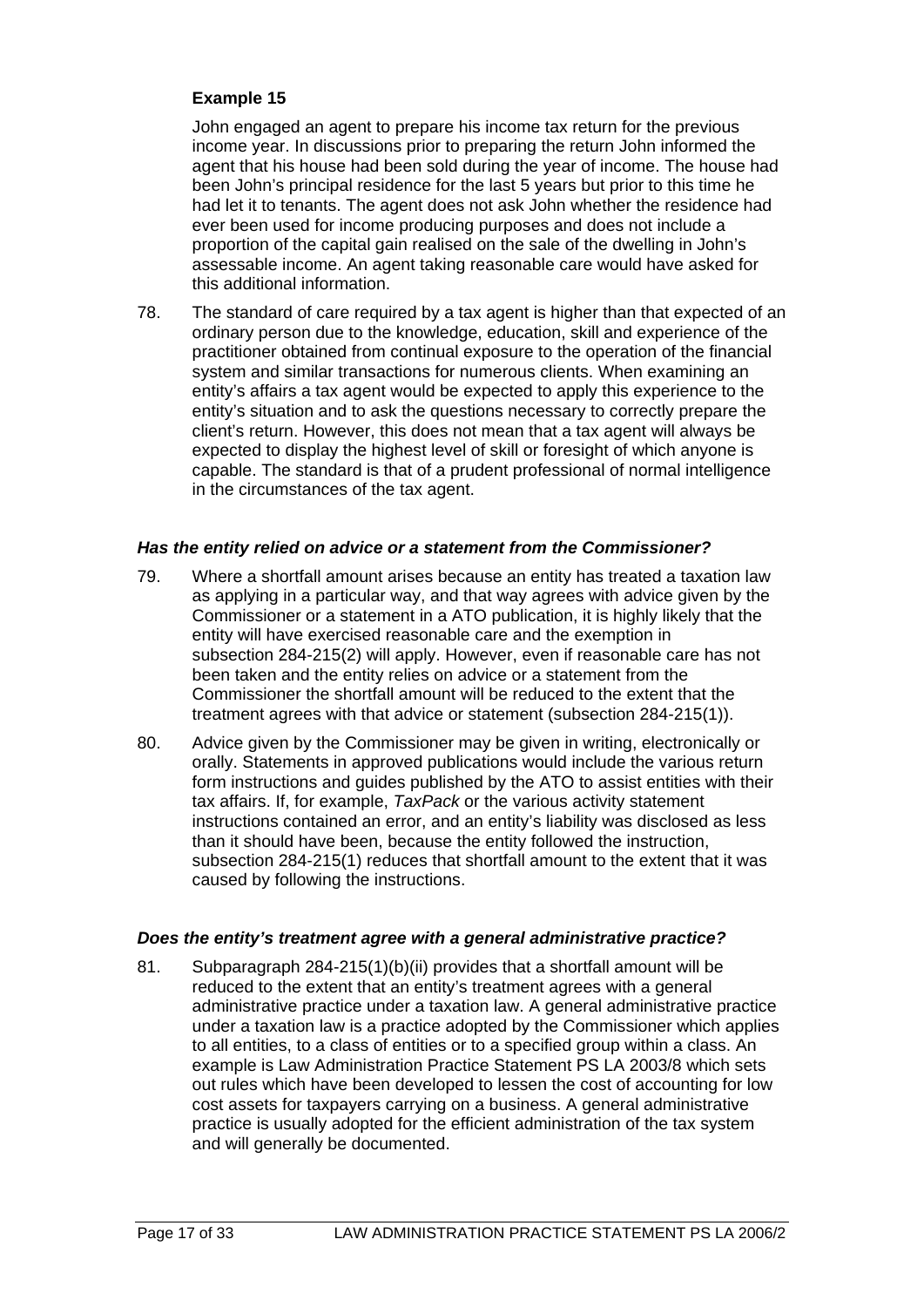82. A general administrative practice is not established merely because the Commissioner has issued several private rulings dealing with the same issue. Although, if there are a significant number of uncontradicted private rulings dealing with the same issue that are provided by the Commissioner over a long period, this would tend to support a conclusion that they evidence a general administrative practice. A simple failure by the Commissioner to take some action within his power does not establish a general administrative practice. Similarly, mere silence or failure to issue a public ruling on a matter does not evidence a general administrative practice.

## *Who is liable for the penalty?*

- 83. Generally, where a statement is made by an entity's authorised representative the entity will be liable for the penalty. For example, a company will be liable for false or misleading statements made by an employee, public officer or director.
- 84. However, special rules apply to partnerships and trusts in determining the liability for shortfall penalties.

#### *Partnerships (other than corporate limited partnerships)*

- 85. A partnership can have a tax-related liability in relation to GST, PAYG withholding, or FBT. A partnership cannot however have an income tax liability or PAYG instalment liability.
- 86. For matters relating to the net income of the partnership or the partnership loss, each partner is liable to a penalty on the shortfall amount reflected in the partner's income tax return. That is, an incorrect statement made in the partnership return will result in a shortfall amount in each partner's return. Where a partnership's net income is understated, or loss is overstated, each partner's share of the misstated amount is in proportion to the partner's share of the partnership net income or loss. Each partner is liable to a penalty calculated on the shortfall amount in their income tax return.

## **Example 16**

A partnership is made up of two partners who are entitled to share in profits equally. In the partnership return for the last income year, the net partnership income was understated by \$25,000. Each partner will be liable for a penalty on a shortfall amount of the tax on the understated \$12,500.

87. However, for shortfall amounts relating to tax-related liabilities of the partnership, for example, PAYG withholding, GST and FBT amounts, section 444-30 applies. That provision makes each partner jointly and severally liable for the penalty imposed on the partnership shortfall amount. If one partner is not at fault for the partnership having a shortfall amount that partner will still be liable to pay the penalty amount.

#### *Trusts*

88. Where a trustee of a trust makes a false or misleading statement that causes a beneficiary of the trust to have a shortfall amount, section 284-30 treats the shortfall amount as that of the trustee. This provision will mainly apply where a false or misleading statement is made by the trustee about the net income of the trust as this will affect the amount that a beneficiary has to include in their assessable income.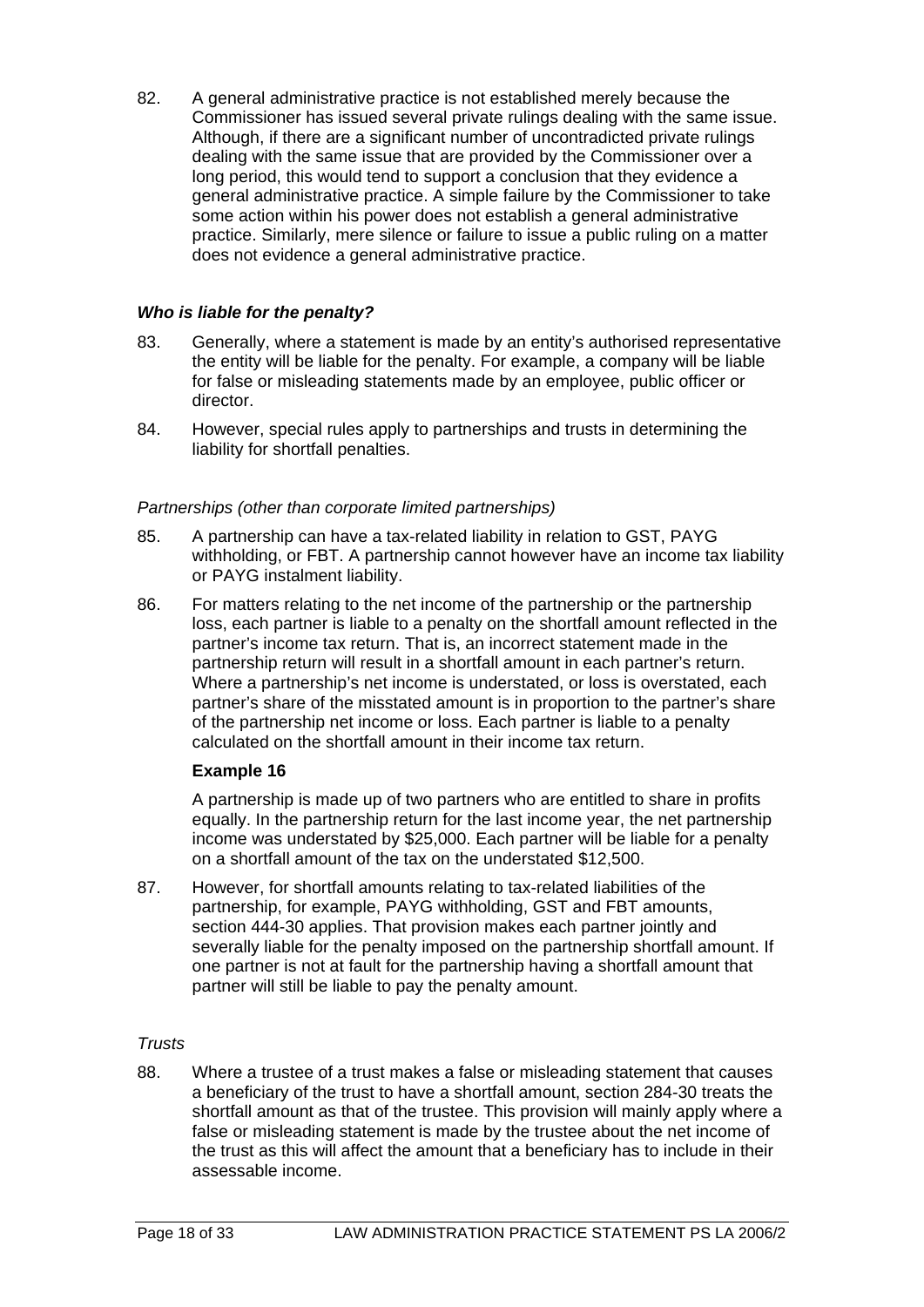- 89. Where a beneficiary has relied on the trustee's advice as to their share of the net income of the trust, the beneficiary will generally be taken to have exercised reasonable care unless they knew or could reasonably be expected to have known that the information was wrong. Where the beneficiary has exercised reasonable care they will not have a shortfall amount for the purpose of determining whether they are liable to an administrative penalty.
- 90. Although they do not have a shortfall amount for the purpose of their own liability they still have a shortfall amount for all other purposes including the trustee's liability.
- 91. It is anticipated that in most cases it will be appropriate to impose a penalty on the trustee in respect of the shortfall amounts of all the beneficiaries. However, there may be some situations where it is appropriate to consider the liability to penalty of both the trustee and one or more beneficiaries.
- 92. Section 284-30 operates with subsection 284-75(1) to impose a penalty on the trustee in addition to a penalty that may be imposed on the beneficiary in respect of the beneficiary's shortfall amount. For example, where the trustee and beneficiary have not exercised reasonable care (and none of the other exceptions in section 284-215 apply), the trustee and beneficiary will both be liable for penalty tax. However, as a matter of policy the Commissioner will exercise his discretion to remit all or part of the penalty of the trustee and/or beneficiary in order to avoid duplicating the penalty.
- 93. Where a beneficiary has knowledge of the trustee's behaviour and is in a position to control the trustee then generally the Commissioner would exercise his discretion to remit the part of the trustee's penalty which relates to that beneficiary's shortfall amount. In addition, the Commissioner generally would not exercise his discretion to remit the penalty which applies to the beneficiary who controlled the trust.
- 94. In cases where a superannuation fund does not have a trustee, the person who manages the fund is treated as a trustee of the fund for the purposes of Schedule 1 (see section 444-15). Consequently, if the person who manages a superannuation fund makes a false or misleading statement in relation to the fund and the fund has a shortfall amount as a result that person is liable, in the capacity of the manager of the fund, for any penalty.

## **Step 2: Assess the amount of the penalty**

- 95. If an entity is liable under subsection 284-75(1), then under subsection 298-30(1) the Commissioner must make an assessment of the amount of penalty. The assessment is made in accordance with section 284-85.
- 96. There are two stages in the assessment of the penalty:
	- calculating the base penalty amount, then
	- increasing or reducing the base penalty amount if certain conditions are satisfied.

The formula for modifying the base penalty amount is set out in paragraph 112 of this practice statement.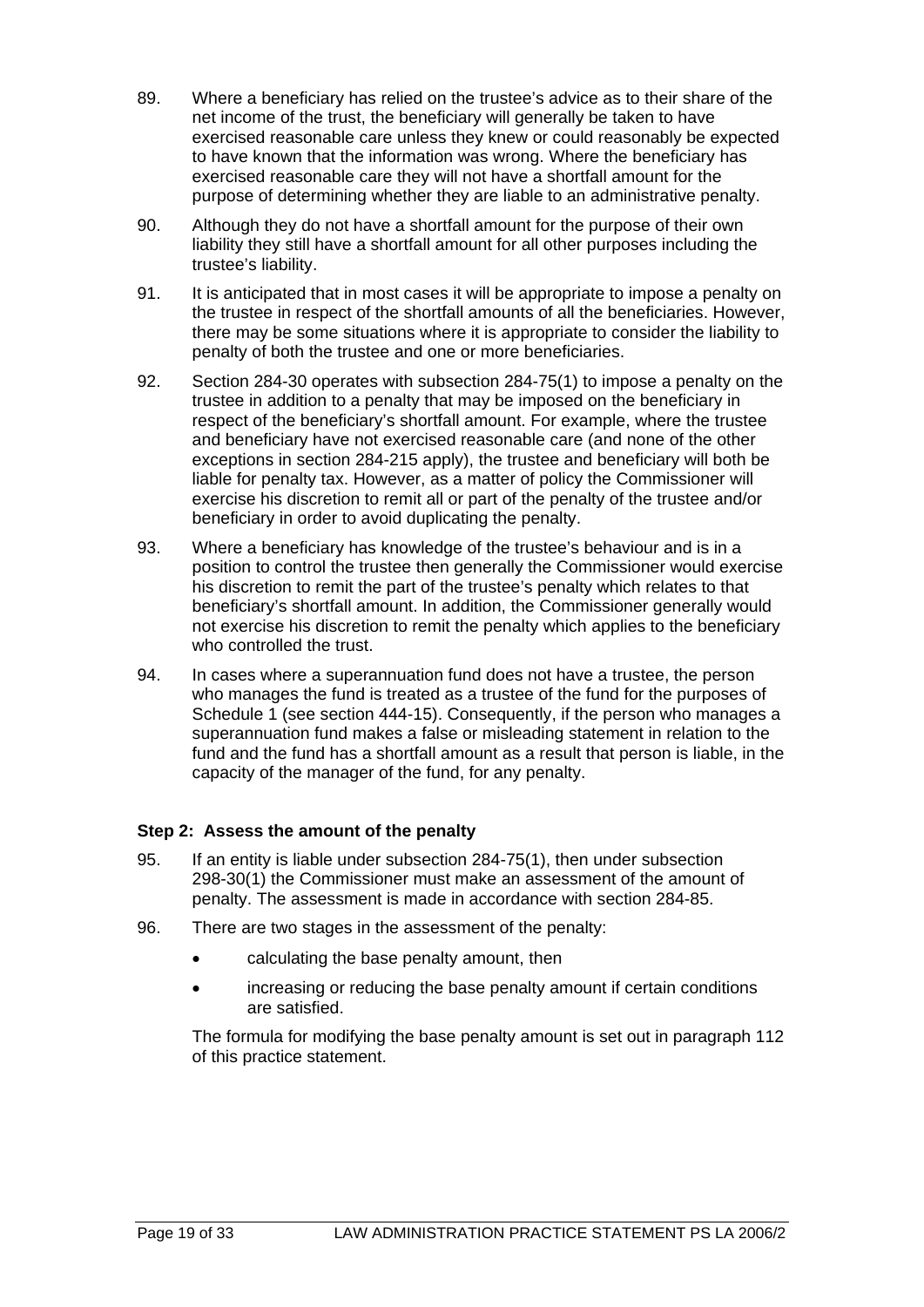#### *Base penalty amount*

- 97. The base penalty amounts set out in section 284-90 are formulated as percentages of the shortfall amount. The percentage will depend on the level of care taken by the entity (or agent) which resulted in the shortfall amount. The relevant levels of care are:
	- failure to take reasonable care (Item 3)
	- recklessness (Item 2), and
	- intentional disregard (Item 1).

#### *Failure to take reasonable care*

- 98. An entity should be presumed to have taken reasonable care unless the facts or reasonable inferences suggest otherwise. Where there is some doubt as to whether the entity exercised the appropriate level of care they should be contacted and given the opportunity to explain prior to making the penalty decision. Conclusions about the level of care an entity has exercised should only be made where supported by evidence. Paragraphs 46 to 78 of this practice statement discuss reasonable care.
- 99. If the entity and their agent have demonstrated that they took reasonable care in making the false or misleading statement, then no penalty is imposed under subsection 284-75(1) because of the exception in subsection 284-215(2).
- 100. Where the Commissioner has already determined that for the purpose of subsection 284-215(2) the entity did not exercise reasonable care in making the false or misleading statement, it follows that for the purpose of Item 3 of subsection 284-90(1) the entity has not exercised reasonable care to comply with a taxation law. Thus, the minimum base penalty amount imposed for a false or misleading statement is 25% of the shortfall amount.
- 101. If a higher level of base penalty amount is to be imposed, the facts must show that an entity has either been reckless or shown intentional disregard of a taxation law.

#### *Recklessness*

- 102. Subsection 284-90(1) states that a base penalty amount of 50% of the shortfall amount is imposed if the shortfall resulted from recklessness as to the operation of a taxation law.
- 103. The courts have long recognised that the ordinary meaning of recklessness involves something more than mere inadvertence or carelessness. An entity will have behaved recklessly if their conduct clearly shows disregard of, or indifference to, consequences or risks that are reasonably foreseeable as being a likely result of the entity's actions. In other words, recklessness involves the running of what a reasonable person would regard as an unjustifiable risk.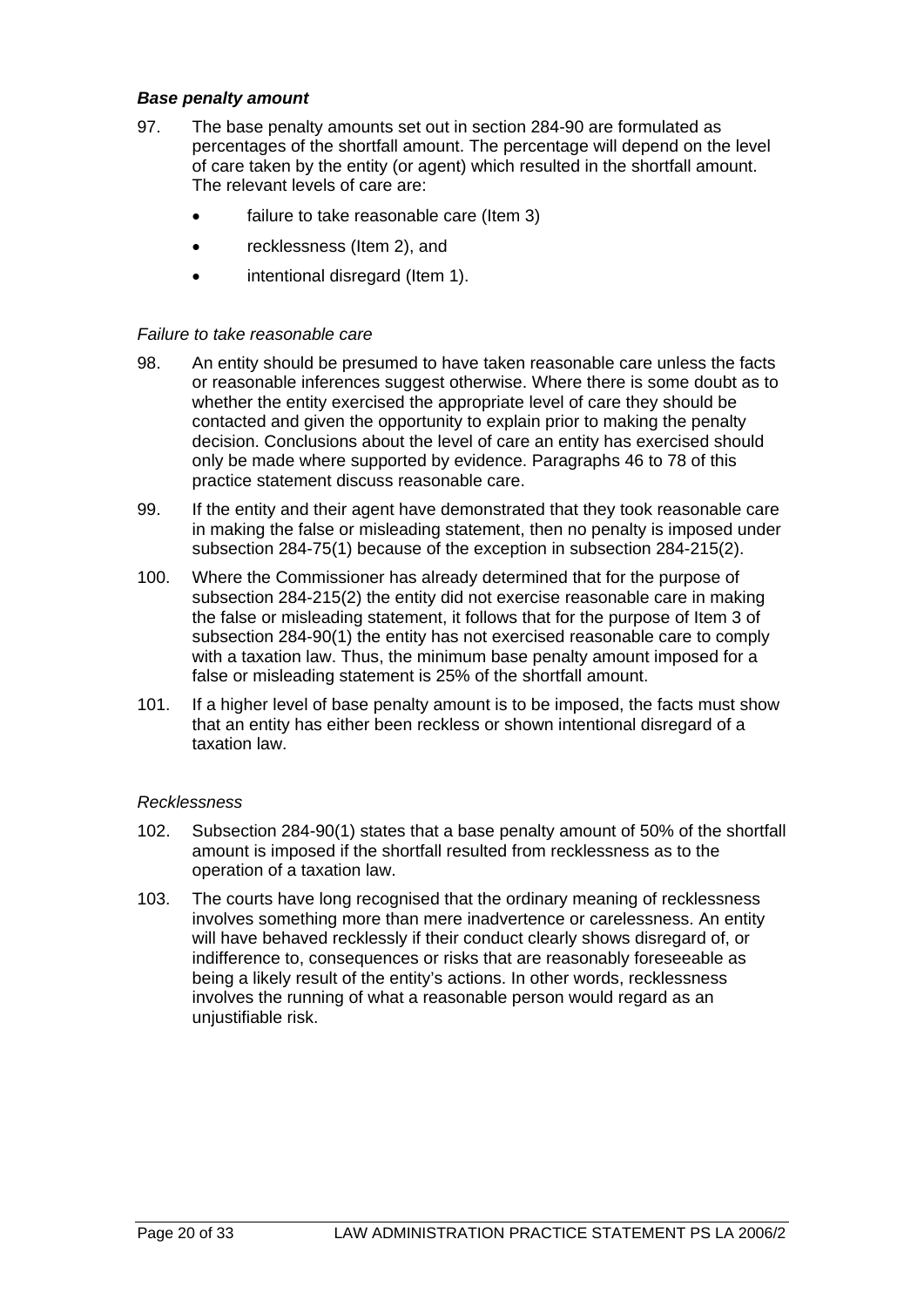104. More recently, in the context of the old income tax penalty provisions in Part VII of the ITAA 1936, Cooper J in *BRK (Bris) Pty Ltd v. Federal Commissioner of Taxation*[4](#page-21-0) observed that recklessness means:

*to include in a tax statement material upon which the Act or regulations are to operate, knowing that there is a real, as opposed to a fanciful, risk that the material may be incorrect, or be grossly indifferent as to whether or not the material is true and correct, and that a reasonable person in the position of the statement-maker would see there was a real risk that the ITAA 1936 and regulations may not operate correctly to lead to the assessment of the proper tax payable because of the content of the tax statement.* 

- 105. A person would be acting recklessly if:
	- (a) the person did an act which created a risk of a particular consequence occurring (for example, a tax shortfall), and
	- (b) a reasonable person who, having regard to the particular circumstances of the person, knew or ought to have known the facts and circumstances surrounding the act would have or ought to have been able to foresee the probable consequences of the act, and
	- (c) the risk would have been foreseen by a reasonable person as being great, having regard to the likelihood that the consequences would occur, and the likely extent of those consequences (for example, the size of the tax shortfall), or
	- (d) when the person did the act, he or she either was indifferent to the possibility of there being any such risk, or recognised that there was such risk involved and had, nonetheless, gone on to do it. That is, the person's conduct clearly shows disregard of, or indifference to, consequences foreseeable by a reasonable person.
- 106. A finding of dishonesty is not necessary to a finding of recklessness. It is sufficient that the person's behaviour objectively displayed a high degree of carelessness and indifference to the consequences.

## **Example 17**

Company YZ which carries on a small business, was subject to a record keeping audit. At the end of the audit the tax officer advised the company about the areas where the records were inadequate and what was required to remedy the situation. The company was advised that it was unlikely that the correct amount of taxable income would be returned if the suggested improvements to their record keeping practices were not implemented in full. Rather than following the advice the entity made minor changes to their record keeping system which did not improve the adequacy of their records.

Two years later the entity was subject to an income tax audit. A shortfall amount was detected which was caused by inadequate record keeping. The facts indicate that the shortfall amount was caused by the entity's recklessness.

107. In some circumstances, an incorrect estimate may be due to reckless behaviour of the entity. For example, in the context of making a reasonable estimate of Simplified Tax System (STS) group turnover, an estimate will be considered to have been made recklessly where the entity fails to consider most of the relevant factors that are likely to materially affect its estimate of STS group turnover.

<span id="page-21-0"></span> 4 2001 ATC 4111 at 4129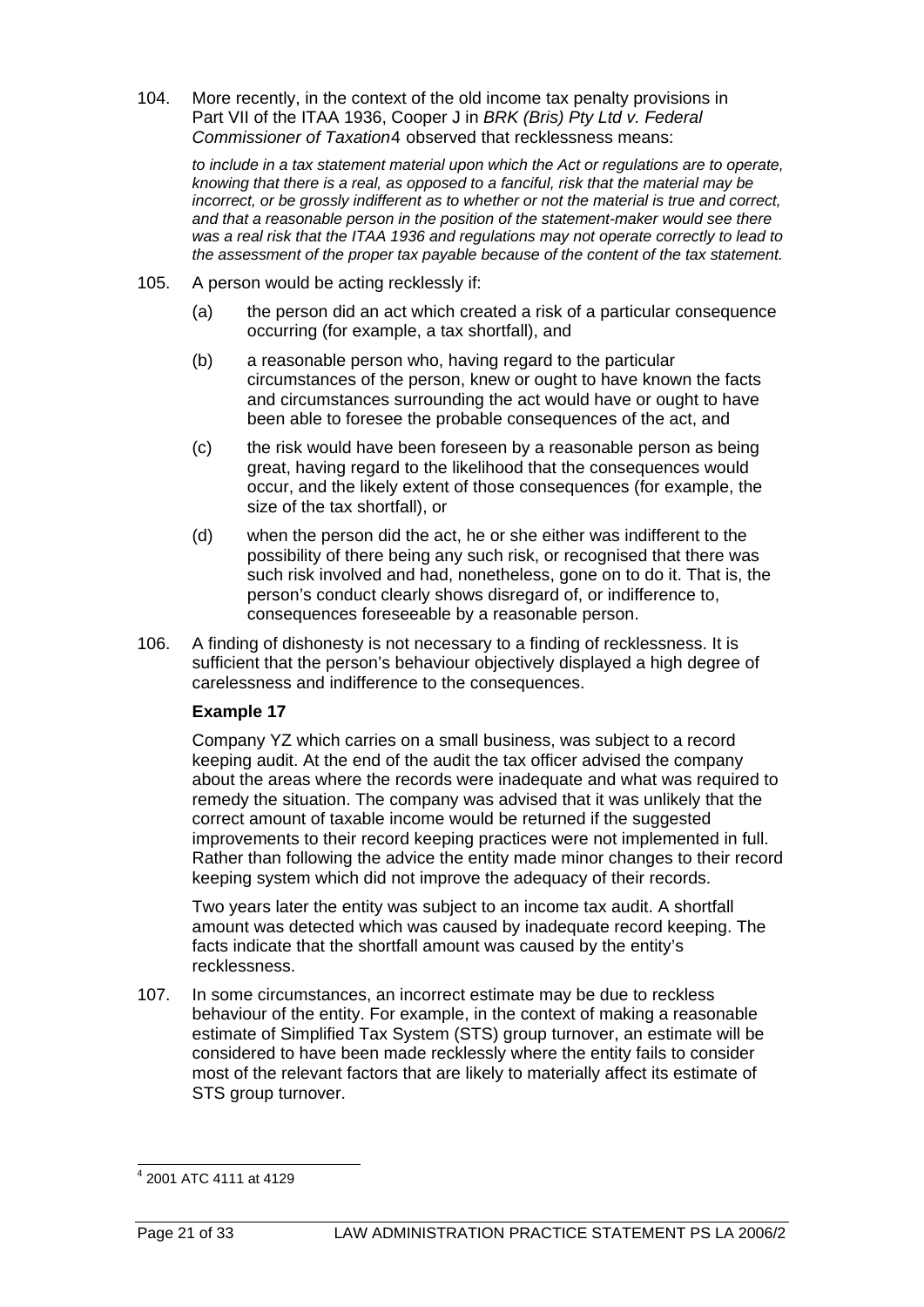#### *Intentional disregard of a taxation law*

- 108. Subsection 284-90(1) states that a base penalty amount of 75% of the shortfall amount will be imposed if the shortfall resulted from intentional disregard of a taxation law.
- 109. Intentional disregard is more than just disregard for the consequences or reckless disregard. The facts must show that an entity consciously decided to disregard clear obligations under a taxation law, of which the entity was aware. For example, the production of false records will amount to intentional disregard of a taxation law.

#### **Example 18**

Company XYZ, in preparing its tax return, failed to include interest earned on funds held in an account that was opened in a false name. It can be inferred that the entity acted intentionally in omitting the interest from its return.

## **Example 19**

Pauline is not certain whether an amount she received during the year is assessable income and therefore chose not to include that amount in her income tax return. In failing to include the amount, she has not intentionally disregarded a taxation law. However, the action may constitute failure to exercise reasonable care or recklessness.

- 110. An entity does not intentionally disregard an obligation by taking a view that differs from the Commissioner's view, provided the view is not frivolous or unfounded. If an entity obtains an unfavourable ruling on a settled area of a law and they disregard the ruling without having an alternative view that is reasonably arguable, this may constitute intentional disregard because the law which formed the basis of the ruling is clear and has been explained to the entity.
- 111. Intentional disregard of a taxation law or regulations may be determined on the basis of direct evidence, or by inference from the surrounding circumstances.

## **Example 20**

Peter, a sole trader who runs a small business receives payment for his taxable supplies by way of cash, cheque and credit. In his activity statement, Peter reports a GST net amount on the basis that the GST payable is calculated on the credit card and cheque receipts only, and not the cash transactions. In the absence of a reasonable explanation for the omission it can be inferred that Peter has acted intentionally in omitting the GST on supplies for which cash was received.

#### *Increase or reduction of the base penalty amount*

112. The base penalty amount (BPA) may be increased or reduced depending on the individual circumstances of the case. Where the base penalty amount is increased or decreased, the formula in subsection 284-85(2) must be used to calculate the assessed penalty:

## **BPA + [BPA** × **(increase % - reduction %)]**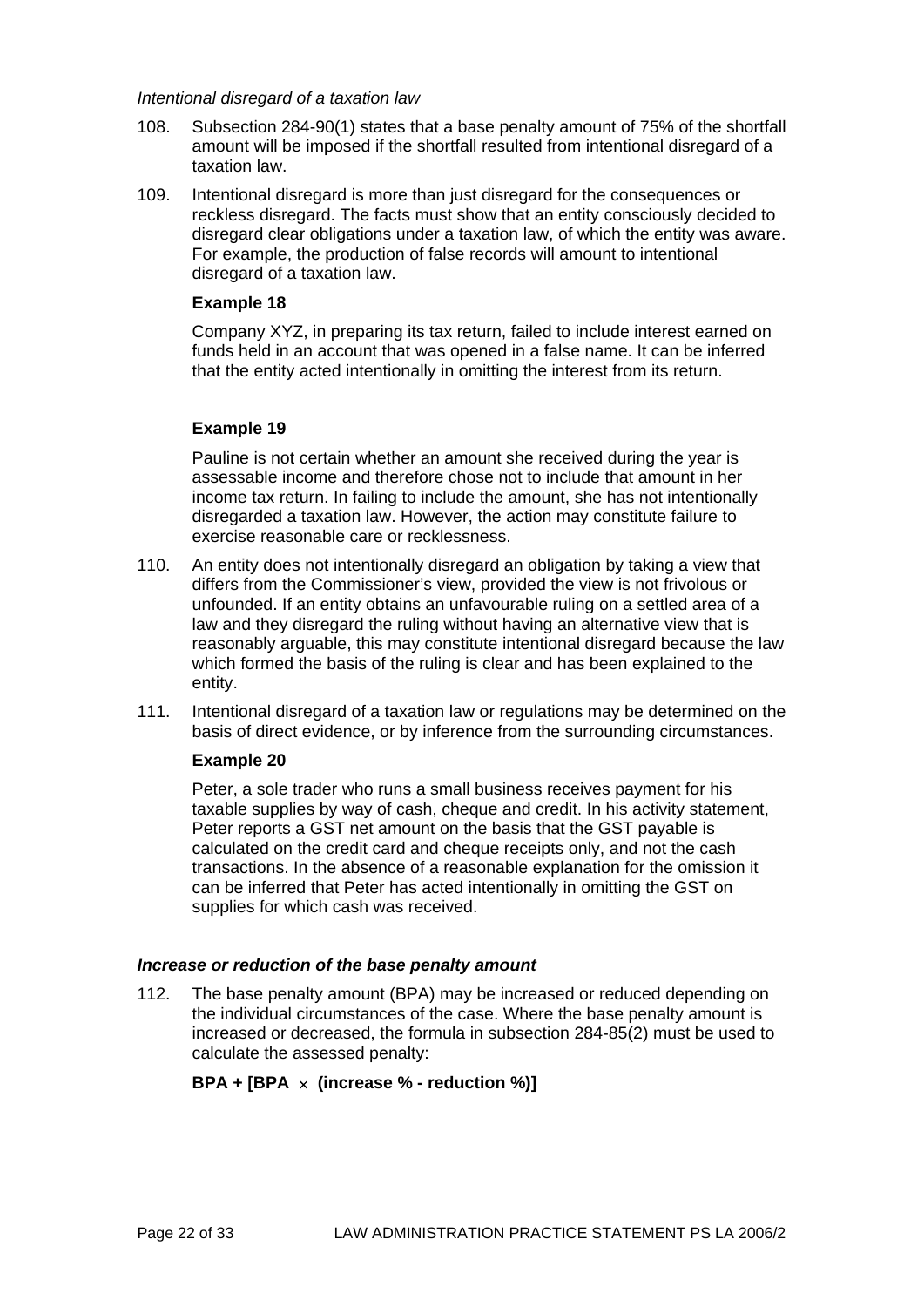#### *Increase in base penalty amount*

- 113. The base penalty amount imposed for a false or misleading statement is increased by 20% where the entity:
	- prevents or obstructs the Commissioner from finding out about the shortfall
	- becomes aware of the shortfall amount after the statement is made and does not tell the Commissioner about it within a reasonable time, or
	- has had a prior imposition of subsection 284-75(1) shortfall penalty.
- 114. It is implicit that knowledge or awareness of the shortfall amount in a previous accounting period is a prerequisite to increasing the base penalty amount under paragraph 284-220(1)(c). This means that, except in cases where an entity was aware of a previous shortfall amount (for example, intentional disregard), the prior imposition of subsection 284-75(1) penalty must have been brought to the attention of the entity (for example, by the issue of written notice) before the base penalty amount may be increased for a subsequent accounting period.
- 115. The increase in base penalty is not cumulative that is, the base penalty amount can only be increased by a flat 20% irrespective of how many of the paragraphs in subsection 284-220(1) are satisfied.
- 116. The Commissioner expects that in the majority of cases, tax officers will receive reasonable co-operation from entities and their representatives. However, where an entity has made a false or misleading statement, and seeks to hide this from the ATO by, for example, withholding, altering or destroying records, or deliberately making further false or misleading statements, a higher penalty will apply.
- 117. It is not expected that entities should continually review their tax affairs to detect possible errors. However, where an entity becomes aware of a shortfall amount, and does not take steps to rectify the matter within a reasonable time, this will be taken into account in deciding the final penalty (paragraph 284-220(1)(b)).

#### *Reduction in base penalty amount*

- 118. The base penalty amount imposed for a false or misleading statement can be reduced in certain circumstances where an entity voluntarily discloses the shortfall amount or part of it. The amount of the reduction will depend on whether the entity makes a voluntary disclosure before or after the days specified in section 284-225.
- 119. Voluntary disclosures may be given to the Commissioner orally or in writing. The disclosure must identify the shortfall amount and include relevant facts and sufficient information to enable the Commissioner to correctly determine the tax-related liability.

#### *Unprompted voluntary disclosure*

- 120. The penalty on a shortfall amount for an accounting period will be reduced by at least 80% under subsection 284-225(2) where an entity voluntarily tells the Commissioner about a shortfall amount before the earlier of:
	- the day the Commissioner tells the entity that a tax audit of their financial affairs for that accounting period is to be conducted, or
	- the day by which the Commissioner has publicly requested voluntary disclosure from entities about a transaction that applies to the financial affairs of that entity.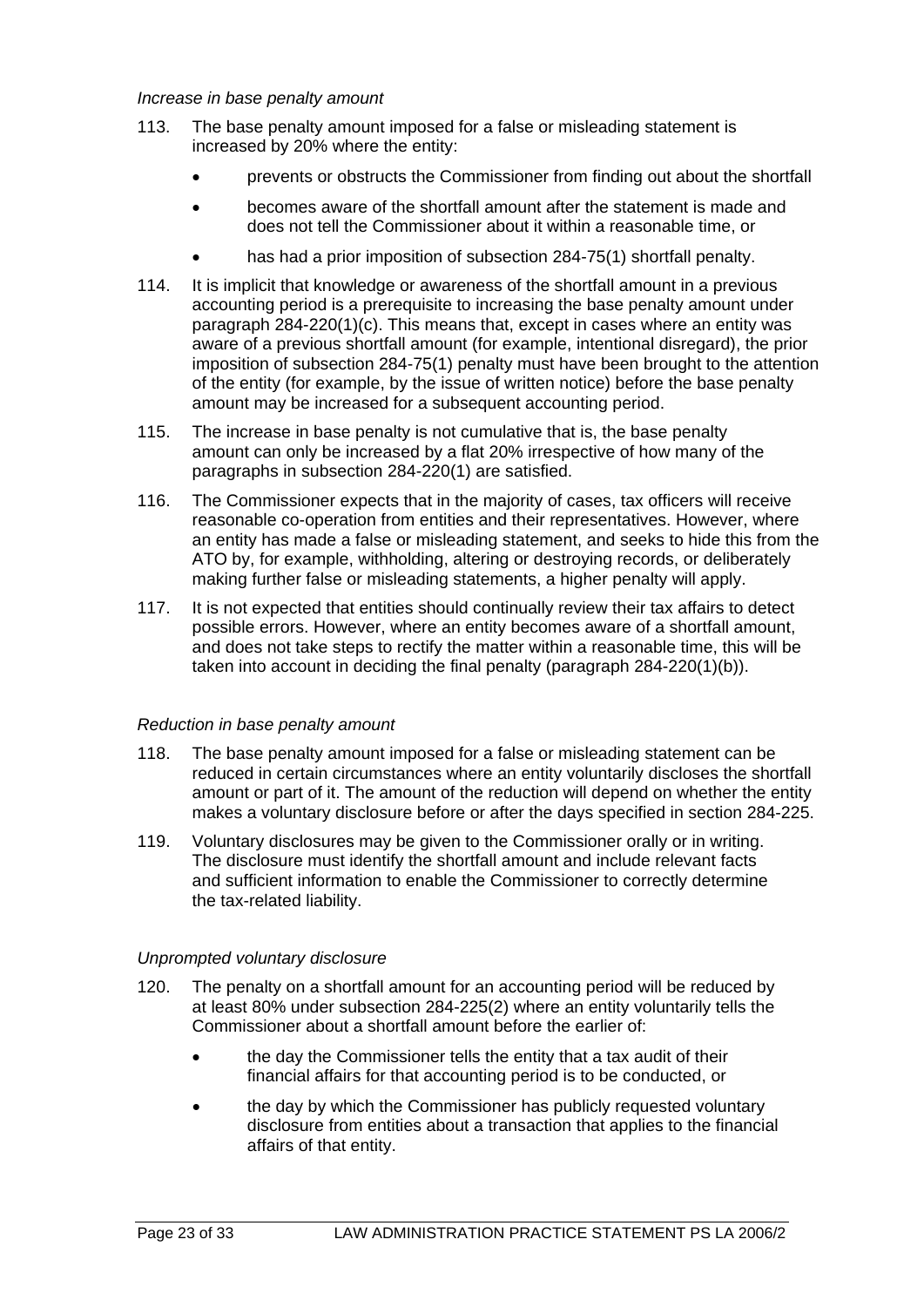- 121. A tax audit is defined in subsection 995-1(1) of the ITAA 1997 to be an examination of the entity's financial affairs for the purposes of a taxation law. This includes an audit of an entity's financial affairs to ascertain the correct amount of a tax liability or credit entitlement for an accounting period, a record keeping, tax invoice or substantiation review or a deduction verification inquiry.
- 122. Where voluntary disclosure is made before the earlier of the days described above, the base penalty amount in respect of the tax shortfall amount is:
	- reduced by 80% if the shortfall amount is \$1,000 or more, or
	- reduced to nil where the shortfall amount is less than \$1,000.
- 123. Any disclosure made after the earliest of these two days will not qualify for a reduction under this provision unless the Commissioner exercises his discretion to treat a disclosure as having been made before being advised of an audit – see paragraphs 126 to 130 of this practice statement.
- 124. It is important to remember that the increase and/or reduction is provided for by the legislation and forms part of the assessment process. It is only after the necessary adjustments have been made and the assessment is complete that the liability for the penalty assessed can be further reduced by the exercise of the discretion to remit either in full or in part. Paragraphs 136 to 158 of this practice statement discuss remission.

Company ZYX failed to take reasonable care and made an error in calculations for its activity statement. As a result the company made a false statement in its activity statement causing the relevant liability to be \$2,000 less than it would otherwise have been. The base penalty amount is 25% of \$2,000 that is, \$500. The entity discloses the shortfall amount without being prompted by any action by the Commissioner. In a previous accounting period a shortfall penalty for false or misleading statement had been imposed.

The penalty is assessed as follows:

 $$500 + [$500 \times (20\% - 80\%)] = $500 - $300 = $200$ 

(Note that in these circumstances the assessed penalty should be remitted in full if the entity has made an honest mistake. See paragraph 148 to 150 of this practice statement).

#### *Prompted voluntary disclosure*

125. The penalty on a shortfall amount may be reduced by 20% where an entity voluntarily tells the Commissioner about a shortfall amount after the Commissioner has advised the entity that a tax audit is to be conducted. However, to qualify for the reduction it must be reasonable to estimate that the disclosure saved the Commissioner a significant amount of time or significant resources in the audit. Whether the disclosure can reasonably be estimated to have saved the Commissioner significant time or resources will depend on the circumstances of the case. Generally a disclosure made soon after the audit commences is more likely to save time and resources than one made weeks or months after an audit has commenced.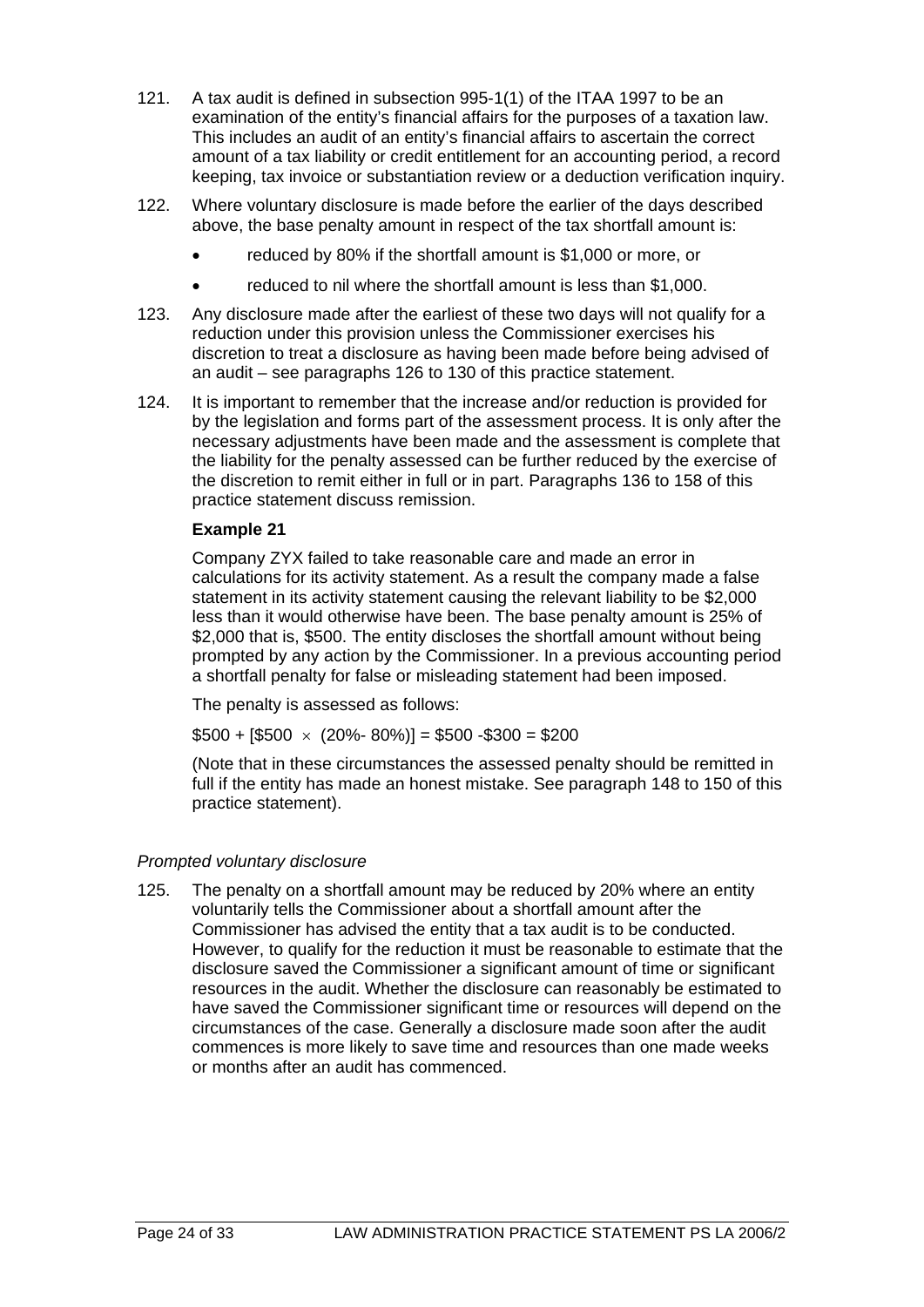#### *Commissioner's discretion regarding prompted voluntary disclosure*

- 126. If the Commissioner considers that the circumstances are appropriate, he has the discretion under subsection 284-225(5) to treat an entity as having made a voluntary disclosure before being told of an audit, even though the disclosure was actually made on or after that day.
- 127. An example of where the Commissioner may exercise this discretion is where the head company of a consolidated group has been told that an audit will be conducted in respect of certain transactions undertaken by members of the group, and another company in the group which is not the focus of the audit, voluntarily discloses a matter which is unlikely to have been detected during the audit. Another example is where the head company makes a disclosure in relation to a period which is not part of the scope of the audit.
- 128. Where an entity has been advised that an audit will be conducted, the discretion may also be exercised when the entity makes a full disclosure before the formal date of commencement of the audit. The Commissioner may advise of this date orally or in writing. For example, the discretion may be exercised where a voluntary disclosure is made at an initial interview which explains the general scope of the audit.
- 129. However, this discretion should generally not be exercised where the facts or reasonable inferences indicate that the entity was aware of the shortfall amount, prior to notification of the audit, and would not have made the disclosure if notification had not been given (this includes where an entity intentionally disregarded a taxation law).
- 130. Where the discretion is exercised, the base penalty amount is reduced by 80%, instead of the 20%, and if the shortfall amount is less than \$1,000, the penalty is reduced to nil (subsection 284-225(3)).

## *What if more than one base penalty amount applies?*

- 131. It is possible for more than one BPA to apply to a shortfall amount. For example, if a false or misleading statement has been made recklessly or with intentional disregard it will also have been made without taking reasonable care. It may also be possible for equivalent base penalty amounts to apply to the same shortfall amount. For example, an entity may not have had a reasonably arguable position and also not taken reasonable care. In such cases an entity is liable for only one BPA. Under subsection 284-90(2), the higher base penalty amount will be used in working out the penalty.
- 132. It should also be noted that an entity may make a number of false or misleading statements in one document which result in a number of parts of a shortfall amount. For example, an entity may recklessly understate interest income and not exercise reasonable care in claiming a rental property deduction. In this case there will be one shortfall amount and a separate penalty calculation will be required for each part of the shortfall amount.
- 133. In addition, an activity statement may have shortfall amounts relating to GST, PAYG and FBT. An entity may recklessly understate a PAYG instalment, and over-claim input tax credits due to a lack of reasonable care. Again, penalties in respect of each shortfall amount would be calculated separately.
- 134. Similarly, an entity's net amount of GST for the tax period may be made up of over-claimed input tax credits caused by a lack of reasonable care, and understated GST on taxable supplies caused by intentional disregard of the law. In this situation the penalty payable on the shortfall amount for the tax period will be made up of these two components.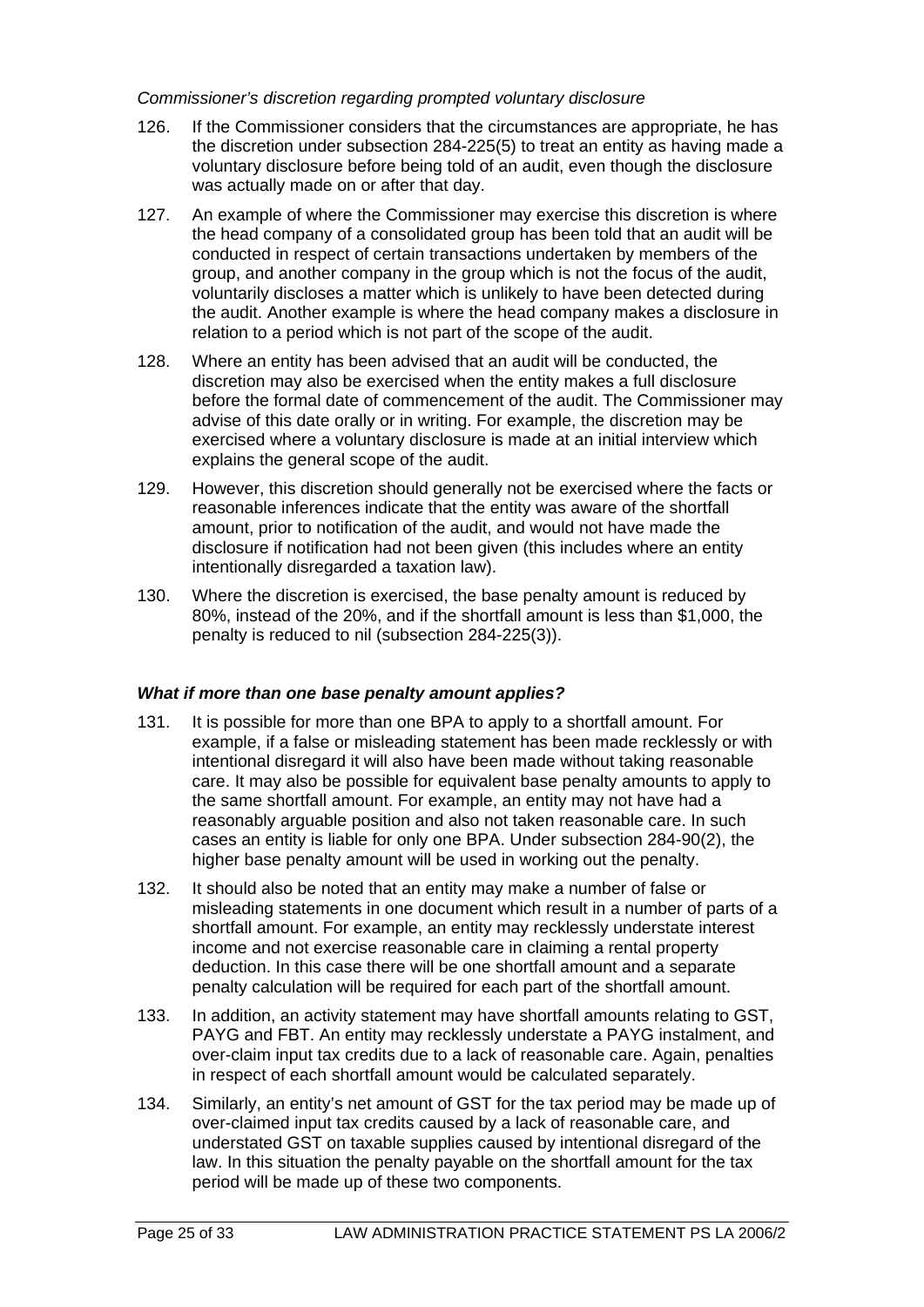Company YXZ notified in its activity statement that the GST net amount payable for a period was \$25,000. During a field verification visit, the tax officer found that the company intentionally disregarded a taxation law and taxable supplies were understated by \$55,000. This resulted in an underpayment of GST of \$5000. Input tax credits were overstated by \$1,000 because of a failure to take reasonable care. The shortfall amount in GST for the tax period is made up of those two parts. The penalty is calculated as follows:

| $$5,000 \times 75\% =$ | \$3,750 |
|------------------------|---------|
| $$1,000 \times 25\% =$ | \$250   |
|                        | \$4,000 |

Provided no percentage increase or reduction applies, the total penalty on the \$6,000 shortfall amount is \$4,000.

135. Where an entity understates a liability or overstates the entitlement to a payment or credit, and at the same time overstates another liability or understates another entitlement to a payment or credit, the penalty calculation may need to be adjusted to apportion the credit.

#### **Example 23**

Company ZXY recklessly understated sales by \$55,000 (the value of taxable supplies was \$50,000) and this has resulted in an underpayment of GST of \$5,000. The understatement of sales was also not included in the company's PAYG instalment income that was subject to a 2% instalment rate. There was also a misclassification of \$22,000 worth of goods sold as GST-free due to a lack of reasonable care. This resulted in a further underpayment of \$2,000. The company also made an arithmetic error that has resulted in an under-claim of input tax credits by \$2,500. In this case the total of the two GST underpayments is \$7,000 (\$5,000 underpayment of GST plus \$2,000 misclassification). However this is not the amount on which the penalty will be calculated because a reduction is required for the under-claimed input tax credits. The penalty will be calculated as follows:

| \$3,214.00 |            |
|------------|------------|
|            |            |
|            | \$1,607.00 |
|            |            |
| \$1,286.00 |            |
|            | \$321.50   |
|            | \$1,928.50 |
|            |            |
|            |            |
|            | \$500.00   |
|            | \$2,428.50 |
|            |            |

<span id="page-26-0"></span>-<br><sup>5</sup> Any GST on taxable supplies is not instalment income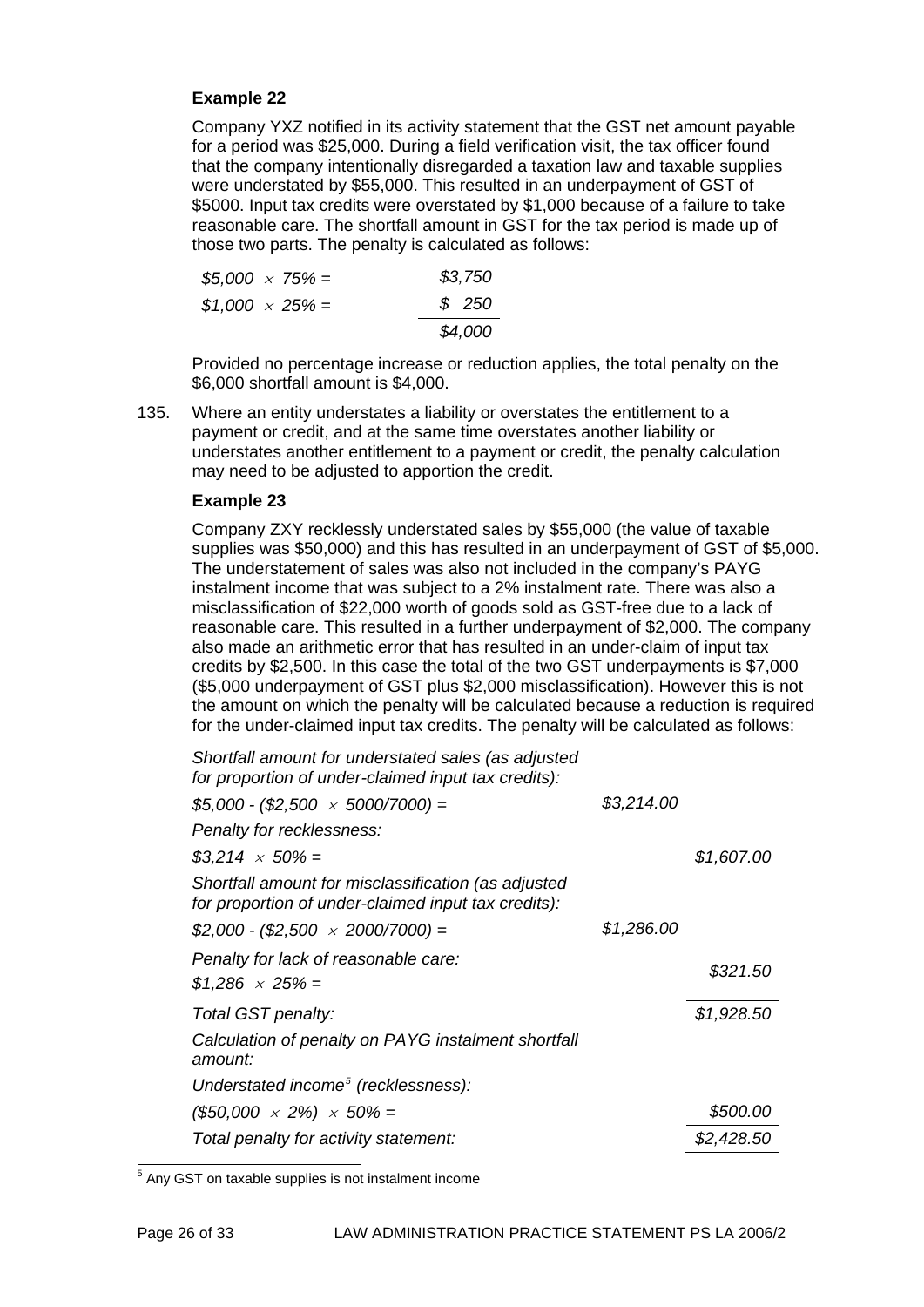A subsequent review showed that when the company lodged its income tax return for the relevant period it did not include \$130,000 of assessable income (comprising \$80,000 in GST-free sales and the \$50,000 value of taxable supplies). As the company was advised in the course of the activity statement audit about including such amounts in the income tax return and there are no other extenuating circumstances, the behaviour is considered to be intentional disregard of the law. There were no grounds for an increase or reduction to the base penalty amount.

*Calculation of penalty on income tax shortfall amount:* 

| Shortfall amount: $$130,000 \times 30\%$                 | $=$ \$39,000.00 |
|----------------------------------------------------------|-----------------|
| Penalty for intentional disregard: $$39,000 \times 75\%$ | \$29,250.00     |

#### **Step 3: Should the subsection 284-75(1) penalty be remitted in full or in part?**

- 136. Under the uniform penalty regime, penalties are attracted for specific kinds of behaviour predominantly associated with the level of care exhibited by the entity. The legislation imposes the penalty, however, the Commissioner has the discretion under section 298-20 to remit all or part of that penalty. Therefore once Step 2 is complete, the base penalty amount or adjusted base penalty amount may be remitted in full or in part.
- 137. In exercising the discretion regard should be had to the following objectives of the penalty regime:
	- The purpose of the penalty regime is to encourage entities to take reasonable care in complying with their tax obligations. What is reasonable will depend on the circumstances of each case. However, as a general rule, the larger the item, the greater the level of care required.
	- A major objective of the penalty regime is to promote consistent treatment in respect of the rates of penalty imposed. That objective would be compromised if the penalties imposed at the specified rates were remitted without just cause, arbitrarily or as a matter of course. The Commissioner must ensure that the decision to remit in part or full or not to remit at all is made in good faith and is reasonable. All relevant matters and no irrelevant matters must be taken into consideration in making the decision.
	- Entities with a good compliance history[6](#page-27-0) should be encouraged to remain compliant by treating them more leniently than entities which do not have a good compliance history.
	- An entity without a good compliance history bears a heavier burden of proof in justifying why remission is warranted. A penalty should not be remitted if the only reason given by the entity is that the understatement or over-claim was the result of carelessness, ignorance as to liability to tax or the fault of their agent.
	- The discretion to remit penalties should be administered in a fashion which ensures that the objectives of the penalty regime (for example, to effect improvements in future compliance by taxpayers and to provide certainty for those taxpayers) are achieved without causing unintended or unjust results.

<span id="page-27-0"></span> 6 A good compliance history is generally one where all lodgment obligations including lodging activity statements and income tax returns have been met, all non-disputed debt has been paid or is the subject of a payment arrangement and there is no recent history of the entity being liable to shortfall penalty.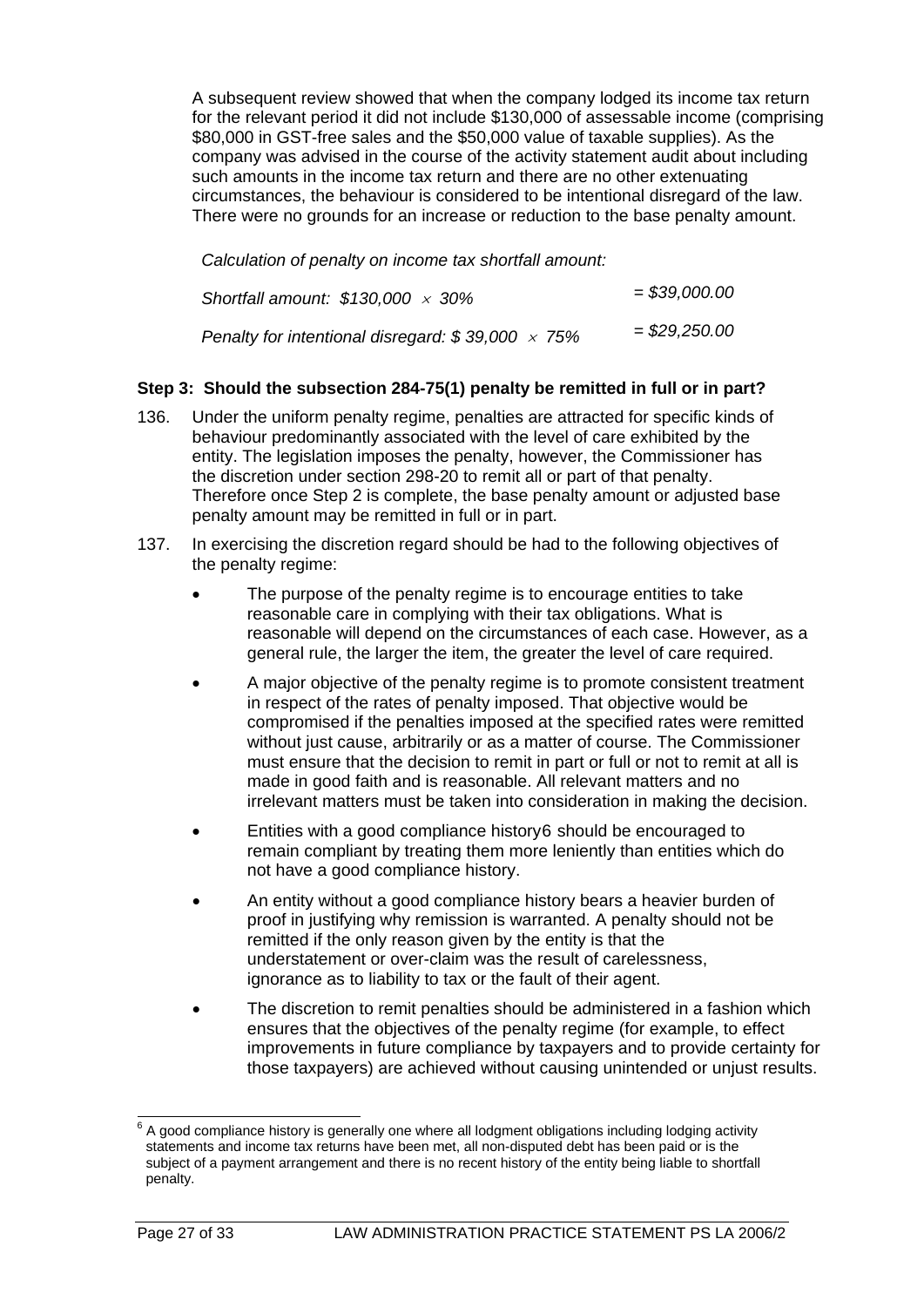#### *What factors are considered when deciding whether or not to remit the penalty at the time it is assessed?*

#### *The entity's particular circumstances and compliance history*

- 138. An important principle contained in the taxpayers' charter and the compliance model is that the Commissioner will adopt a fair and reasonable approach in his administration of the tax system, and in doing so, will take into consideration the issues faced by entities in meeting their obligations. This principle applies to decisions on penalties, in the same way as it applies to any other decision that the Commissioner may make which affects an entity.
- 139. It is reasonable to expect that occasionally mistakes will be made by entities while attempting to comply with the tax laws. In many cases where there has been an honest mistake or inadvertent error the facts will show that reasonable care has been taken. In such cases, no subsection 284-75(1) penalty applies. However, occasionally the facts or reasonable inferences will show that an entity has made an isolated, honest and unintended mistake which a reasonable person in the same circumstances would not have made. As intention is not an element of the reasonable care test the entity would still be liable to a penalty under the law. Where it is clear that:
	- an isolated book-keeping or record keeping mistake was made
	- the mistake is not associated with an event or transaction which is extraordinary for the entity during the accounting period[7](#page-28-0)
	- the mistake was honest and unintended, and
	- the entity has a good compliance history

tax officers may remit the subsection 284-75(1) penalty. Tax officers will still need to consider the application of the other penalties listed in paragraph 12 of this practice statement.

- 140. The following principles from the taxpayers' charter and the compliance model which recognise the above should be considered when making remission decisions:
	- Most entities want to comply with tax laws if they are helped to understand them and they are treated fairly.
	- An entity should be treated as honest unless there is reason to conclude otherwise.
	- Account should be taken of the entity's relevant individual circumstances and their attitude towards complying with the tax laws.
	- The more reluctant an entity is to comply with their obligations under the law, the more severe will be the penalty.
	- An improvement in an entity's attitude to compliance should result in the ATO implementing a correspondingly less severe compliance strategy.
- 141. Where an entity has a history of non-compliance clear evidence that the imposition of a penalty would be unfair or unjust will be necessary before any remission is considered.

<span id="page-28-0"></span><sup>-&</sup>lt;br>The event or transaction may be extra-ordinary because of its size or infrequency.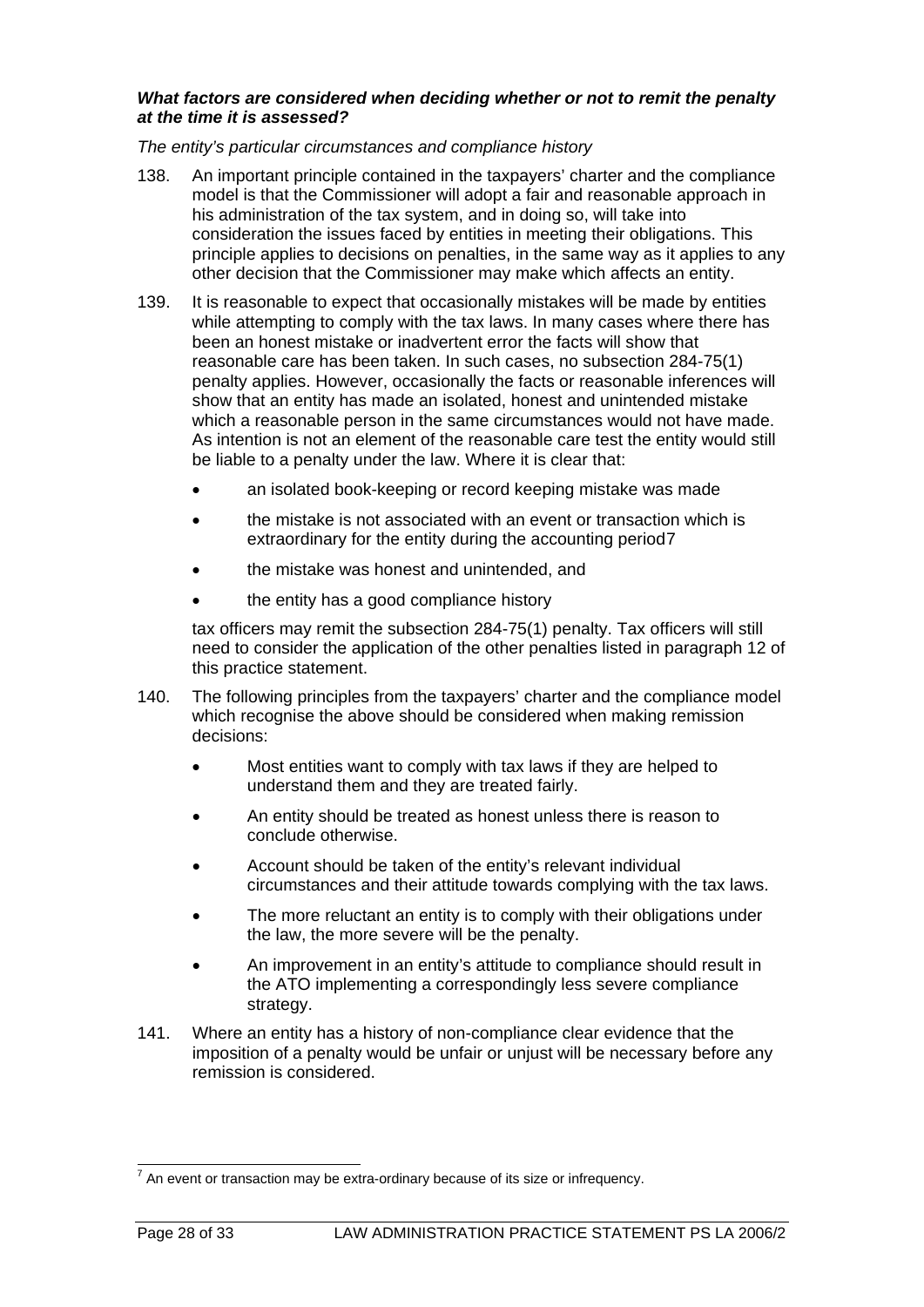142. Where an entity has been more culpable and has behaved recklessly or with intentional disregard it is difficult to envisage a situation where the Commissioner would exercise the discretion to remit. It would be exceptional if the discretion was exercised when an entity had behaved recklessly or with intentional disregard.

## *Timing adjustments*

- 143. In some cases a shortfall amount may represent an amount of tax deferred rather than an amount of tax permanently avoided. In such cases there may be scope to remit the penalty in whole or in part.
- 144. The case for remission is strongest where there is only a short period of deferral of tax, for example, where an amount of assessable income is included by a taxpayer in a year later than the year in which it was correctly assessable. Assuming that penalty is otherwise imposed, a partial remission of the prescribed penalty may be warranted in these kinds of cases depending on the circumstances and where the shortfall amount did not result from recklessness or intentional disregard by the entity.
- 145. A factor that would influence the level of remission in cases where there is only a short period of deferral would be if, in addition to the deferral of tax, there has been an amount of tax avoided because of a reduction in the rates of the tax between the two years in question. In general, a remission of the prescribed penalty in respect of that part of a tax shortfall that represents the amounts of tax that would have been permanently avoided because of the change of rates would generally not be warranted.

#### *Correcting GST mistakes*

- 146. The ATO guide *Correcting GST mistakes 07/2004* contains examples of when an entity who makes a mistake on an activity statement may correct that mistake on a subsequent activity statement without incurring a penalty.
- 147. Where a registered tax agent prepares an income tax return and has difficulties in reconciling the GST details in activity statements prepared by the client or their bookkeeper, the GST may be corrected by including the adjustment in the next activity statement to be lodged after the preparation of the income tax return. This concession to registered tax agents only applies to client entities which have a turnover of less than \$20 million. There is no threshold on the value of the reconciliation adjustment. The registered tax agent is expected to advise the client or bookkeeper of the mistake and discuss possible causes of the error in the activity statement to prevent it from happening again.

## *Unprompted voluntary disclosure*

148. Where an entity has taken reasonable care no subsection 284-75(1) penalty applies. In those circumstances if an entity voluntarily discloses an error or if subsequent action by the ATO leads to a correction of the error this will not give rise to a penalty under subsection 284-75(1).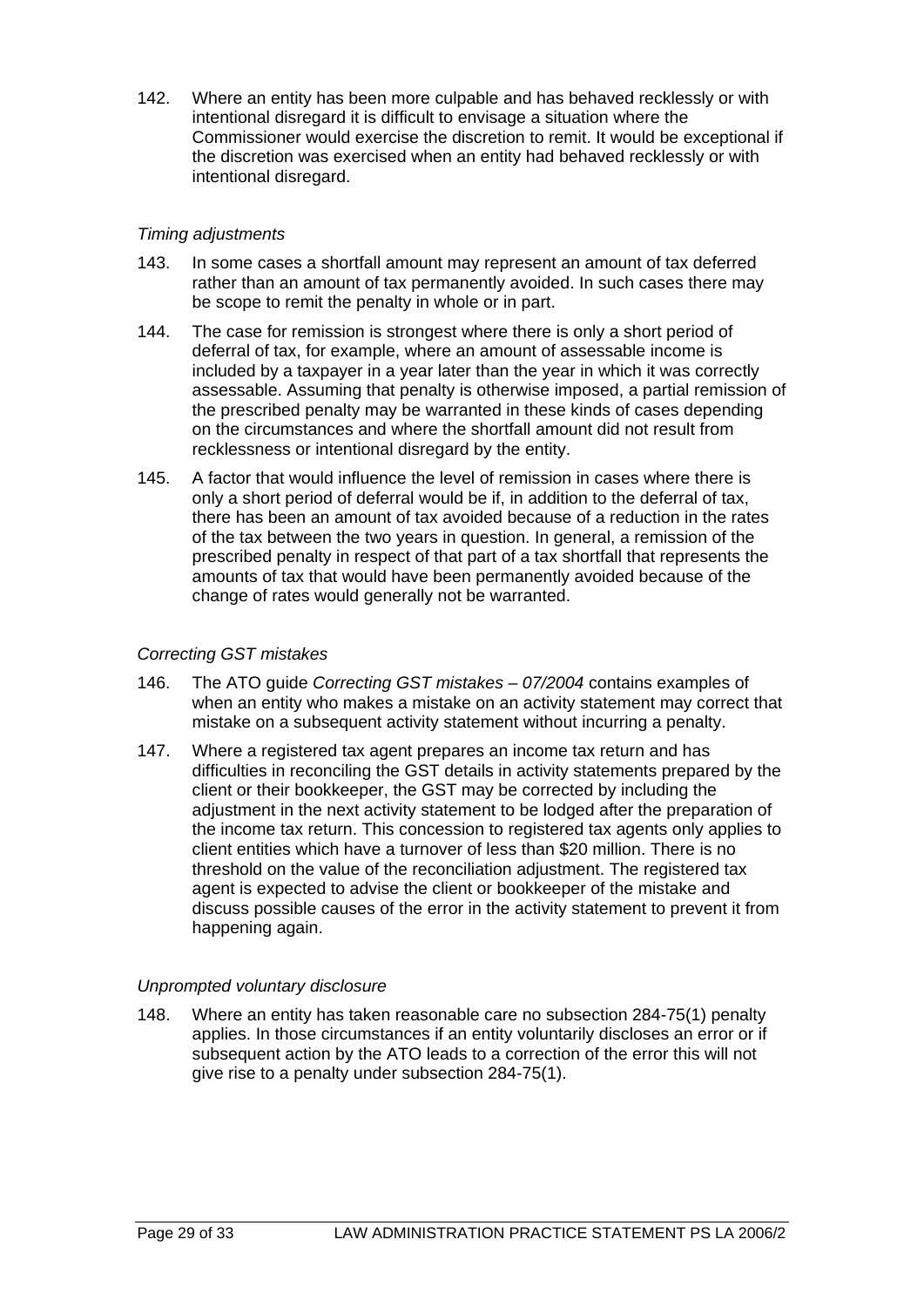- 149. Even if the facts show that reasonable care was not taken, the penalty imposed by the legislation is still reduced if a voluntary disclosure is made. As discussed at paragraphs 120 to 124 of this practice statement where an entity makes an unprompted voluntary disclosure the penalty on a shortfall amount will be reduced by at least 80% because subsection 284-225(2) applies. Any penalty which remains after the statutory reduction will be remitted in full unless there is information to indicate that the entity did not make an honest mistake or it can be reasonably inferred that it was not an honest mistake.
- 150. For the purposes of remission under these circumstances, an unprompted voluntary disclosure does not include the situation where the Commissioner exercises his discretion under subsection 284-225(5) to treat an entity as having made a voluntary disclosure.

#### *An amount disclosed or a deduction or credit claimed in another entity's return or activity statement in the same accounting period*

- 151. Where, in the same accounting period, an amount omitted by an entity is mistakenly included by another entity in their return or activity statement, subsection 284-75(1) penalty may be fully remitted if, after the relevant amendments, there was no shortfall amount in overall terms and neither party has any losses or other tax deductions or offsets.
- 152. Equally where a deduction or credit is claimed in the wrong entity's return or activity statement and there was no shortfall amount in overall terms subsection 284-75(1) penalty may be remitted in full.
- 153. In similar circumstances, but where there was a shortfall amount in overall terms, for example, because of differing tax rates between the two entities, then any subsection 284-75(1) penalty attracted by the entity that made the false or misleading statement should be remitted so that it is effectively only liable for a penalty on the net shortfall amount in overall terms.
- 154. However, if an entity has been reckless or has intentionally disregarded a taxation law when completing the relevant return or activity statement remission will not generally be granted.

#### *The application of the special rules in respect of trustees may impose an overly burdensome penalty*

155. Where both the trustee and beneficiary are liable under the legislation, that is both have made a false or misleading statement, the decision as to whether a penalty should be remitted for the trustee only, or the beneficiary only or both parties, depends upon the facts and circumstances of each particular case.

#### *Treating entities in the same circumstances consistently*

156. This ground is relevant in relation to audits undertaken by the ATO where a number of entities are involved in, for example, the same arrangement. However this is not a justification for making an erroneous penalty decision based on a previous incorrect penalty decision.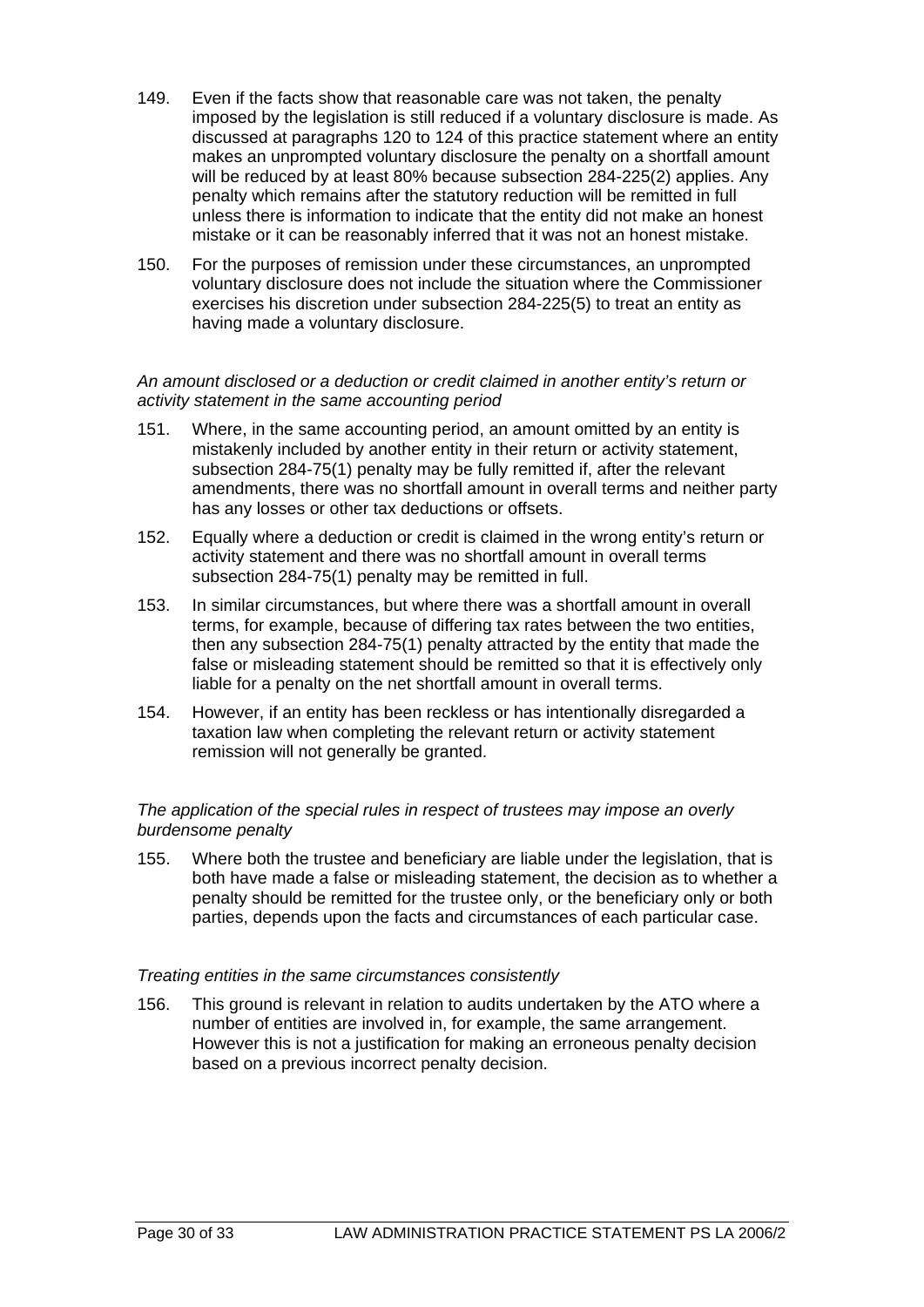#### *Unjust result*

- 157. There will inevitably be exceptional cases where the prescribed rate of penalty may not provide a just result to the entity. In such cases, the Commissioner may remit, in whole or in part, the subsection 284-75(1) penalty imposed by the law. It is envisaged that any such remission would be infrequent ie on the facts of the particular case the result is patently unjust.
- 158. There may also be some circumstances where the entity's behaviour results in more than one type of penalty applying under the law. For example, an entity may have failed to retain records and be liable for a penalty under section 288-25. The lack of records and the entity's failure to otherwise try to report the correct amounts may result in a shortfall amount and a penalty under subsection 284-75(1). Generally, in those circumstances only one penalty should apply and the lower penalty should be remitted.

#### **Step 4: Notify the entity of the liability to pay the penalty**

- 159. The Commissioner must issue a written notice to the entity of the entity's liability to pay the penalty (section 298-10). This notice will advise of the amount of the liability that remains after any remission of the penalty.
- 160. As a result of amendments made by *Taxation Laws Amendment (Improvements to Self Assessment) Act (No. 1) 2005* where a penalty applies and has not been remitted in full, the ATO must provide an explanation of why the penalty was imposed and why the penalty has not been remitted in full.
- 161. The requirement to provide reasons applies to notices given and decisions made after 29 June 2005 in relation to income tax matters for the 2004-2005 income year and later years; fringe benefits tax matters for the year starting 1 April 2004 and later years; and matters relating to other taxes for the year starting 1 July 2004 and later years.
- 162. The law does not specify when the explanation must be supplied. However, tax officers should ensure that reasons are supplied at the same time as, or as soon as possible after, the entity has been notified of the penalty.
- 163. It is important to remember that in order to influence behaviour positively the basis of a penalty decision should be explained to an entity. It is highly unlikely that compliance behaviour will be improved if the entity does not understand the basis of assessment and remission (if any).
- 164. The entity has the right to object, under Part IVC of the TAA, against an assessment of the penalty (subsection 298-30(2)). The entity can also object against the remission decision, if the amount of the penalty remaining after any remission is more than \$220 (subsection 298-20(3)).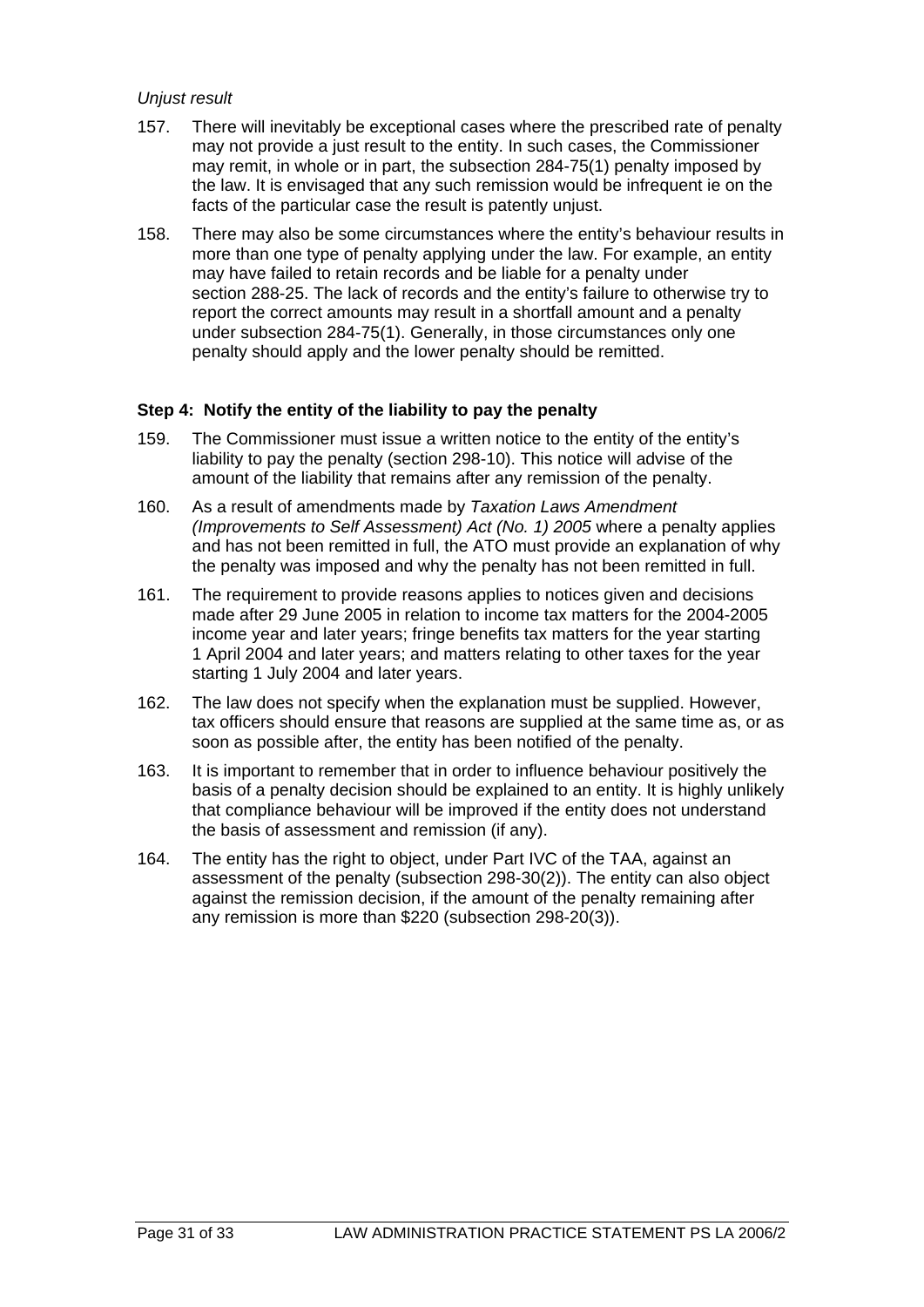## **Amendment history**

| Date of<br>amendment | Part         | <b>Comment</b>                                                                                                                                                                                                 |
|----------------------|--------------|----------------------------------------------------------------------------------------------------------------------------------------------------------------------------------------------------------------|
| 11 July 2012         | Generally    | Updated to current ATO publication style.                                                                                                                                                                      |
|                      | Paragraph 6  | Third dot point added to take account of<br>introduction of MRRT.                                                                                                                                              |
|                      | Paragraph 12 | Second point updated to recognise that<br>reasonably arguable position penalty applies to<br>MRRT.                                                                                                             |
|                      | Paragraph 72 | Cross-reference updated from TR 94/5 to<br>MT 2008/2 as the latter ruling replaced the<br>earlier one.                                                                                                         |
| 25 August 2006       | Paragraph 4  | Remove reference to the Fuel (Penalty<br>Surcharges) Administration Act 1997                                                                                                                                   |
|                      | Paragraph 87 | Update reference to section 444-5 of<br>Schedule 1 to the TAA to section 444-30 of<br>Schedule 1 to the TAA, following the passage<br>of the Fuel Tax (Consequential and Transitional<br>Provisions) Act 2006. |
| 14 April 2006        | Example 23   | Corrected calculation and inserted new<br>footnote 5.                                                                                                                                                          |